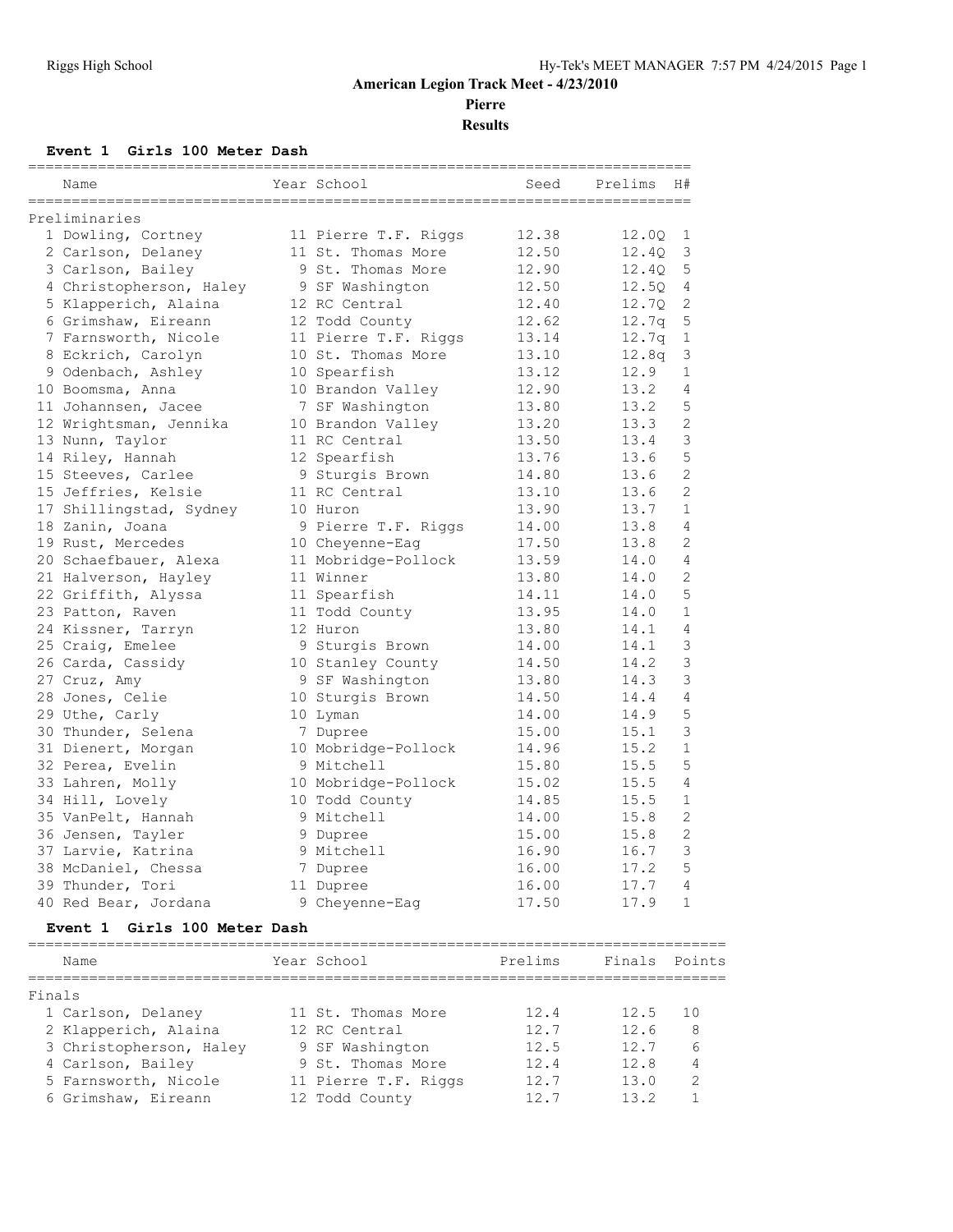**Pierre**

## **Results**

## **....Event 1 Girls 100 Meter Dash**

| 7 Eckrich, Carolyn  |  | 10 St. Thomas More   | 12.8 | 13.3 |
|---------------------|--|----------------------|------|------|
| -- Dowling, Cortney |  | 11 Pierre T.F. Riggs | 12.0 | DQ.  |

## **Event 2 Girls 200 Meter Dash**

|      | Name                  | Year School          | Seed<br>---------- | Finals | H#             | Points         |
|------|-----------------------|----------------------|--------------------|--------|----------------|----------------|
|      | 1 Bickley, Krista     | 8 Brandon Valley     | 25.50              | 24.9   | 5              | 10             |
|      | 2 Sullivan, Maddison  | 10 RC Central        | 26.40              | 25.7   | 5              | 8              |
|      | 3 Carlson, Delaney    | 11 St. Thomas More   | 26.30              | 26.0   | 5              | 6              |
|      | 4 Tingle, Tanya       | 10 Brandon Valley    | 26.80              | 26.1   | 5              | 4              |
|      | 5 Carlson, Bailey     | 9 St. Thomas More    | 27.20              | 26.5   | 5              | $\overline{2}$ |
|      | 6 Bickley, Courtney   | 11 Brandon Valley    | 27.00              | 26.7   | 5              | $\mathbf{1}$   |
|      | 7 Eckrich, Carolyn    | 10 St. Thomas More   | 27.50              | 27.0   | 5              |                |
|      | 8 Wood, Samantha      | 9 Spearfish          | 28.10              | 27.1   | 4              |                |
|      | 9 Dean, Amanda        | 9 Spearfish          | 27.75              | 27.2   | 4              |                |
|      | 10 Little, Deyona     | 10 Huron             | 28.20              | 27.7   | 4              |                |
|      | 11 Wollman, Grace     | 10 Mobridge-Pollock  | 28.03              | 27.7   | 4              |                |
|      | 12 Nunn, Taylor       | 11 RC Central        | 28.50              | 27.8   | 4              |                |
|      | 13 Johannsen, Jacee   | 7 SF Washington      | 28.50              | 27.9   | 4              |                |
|      | 14 Limberg, Tess      | 8 Mitchell           | 28.00              | 28.3   | 4              |                |
|      | 15 Ullmann, Danielle  | 10 Pierre T.F. Riggs | 30.05              | 28.9   | 2              |                |
|      | 16 Craig, Emelee      | 9 Sturgis Brown      | 29.00              | 28.9   | 3              |                |
|      | 17 Griffith, Alyssa   | 11 Spearfish         | 29.62              | 28.9   | 3              |                |
|      | 18 Cruz, Amy          | 9 SF Washington      | 28.80              | 29.4   | 3              |                |
|      | 19 Uthe, Carly        | 10 Lyman             | 31.00              | 29.5   | $\overline{c}$ |                |
|      | 20 Shideler, Adrienne | 10 Sturgis Brown     | 29.50              | 29.8   | 3              |                |
|      | 21 Talley, Jestice    | 9 Mobridge-Pollock   | 30.01              | 29.9   | 3              |                |
|      | 22 Rust, Mercedes     | 10 Cheyenne-Eag      | 31.21              | 30.0   | $\overline{c}$ |                |
|      | 23 Jones, Celie       | 10 Sturgis Brown     | 29.00              | 30.2   | 3              |                |
|      | 24 McCrea, Jenna      | 12 Pierre T.F. Riggs | 32.49              | 31.4   | $\overline{2}$ |                |
|      | 25 Ganje, Reese       | 7 Dupree             | 32.40              | 31.5   | $\overline{c}$ |                |
|      | 26 Hill, Lovely       | 10 Todd County       | 34.99              | 32.1   | $\mathbf{1}$   |                |
|      | 27 Bitterman, Tessa   | 10 Mitchell          | 30.50              | 32.1   | 2              |                |
|      | 28 Jensen, Tayler     | 9 Dupree             | 34.30              | 32.1   | $\mathbf{1}$   |                |
|      | 29 Buscher, Meghan    | 11 Pierre T.F. Riggs | 33.39              | 32.5   | $\overline{2}$ |                |
|      | 30 Red Bear, Jordana  | 9 Cheyenne-Eag       | 39.00              | 38.1   | $\mathbf{1}$   |                |
| $--$ | Shillingstad, Sydney  | 10 Huron             | 29.10              | NΤ     | 3              |                |
|      | -- Kaul, Kaelyn       | 11 Mitchell          | 28.70              | NΤ     | 3              |                |
|      | -- Thunder, Selena    | 7 Dupree             | 34.00              | NΤ     | $\mathbf{1}$   |                |
|      | -- Carda, Cassidy     | 10 Stanley County    | 32.00              | ΝT     | $\overline{c}$ |                |
|      | -- Klapperich, Alaina | 12 RC Central        | 26.80              | NΤ     | 5              |                |
|      | -- Aware, Aveen       | 12 SF Washington     | 28.00              | NΤ     | 4              |                |
|      |                       |                      |                    |        |                |                |

#### **Event 3 Girls 400 Meter Dash**

| Name                 | Year School        | Seed    | Finals |                | H# Points      |
|----------------------|--------------------|---------|--------|----------------|----------------|
| 1 Bickley, Krista    | 8 Brandon Valley   | 57.00   | 56.5   |                | 4 10           |
| 2 Bickley, Courtney  | 11 Brandon Valley  | 59.00   | 59.1   | 4              | - 8            |
| 3 Sullivan, Maddison | 10 RC Central      | 1:00.10 | 59.8   | 4              | -6             |
| 4 Hight, Lauren      | 9 Spearfish        | 1:01.55 | 59.9   | $\overline{4}$ | $\overline{4}$ |
| 5 Tingle, Tanya      | 10 Brandon Valley  | 59.60   | 1:00.4 | 4              | -2             |
| 6 Kirsch, Kassidy    | 10 St. Thomas More | 1:03.00 | 1:03.1 | 4              | $\overline{1}$ |
| 7 Johannsen, Jacee   | 7 SF Washington    | 1:05.00 | 1:03.4 | 3              |                |
|                      |                    |         |        |                |                |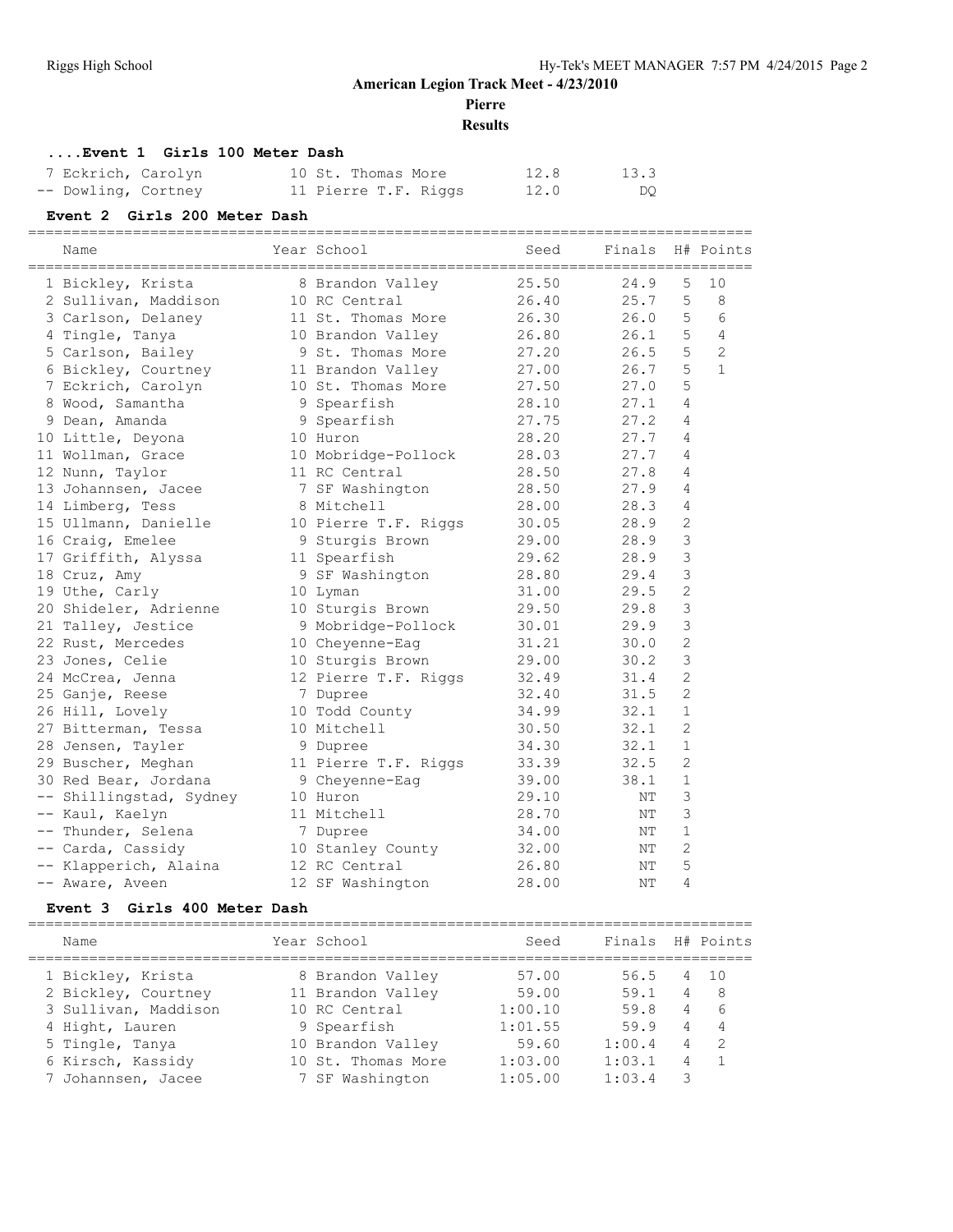# **Pierre**

**Results**

## **....Event 3 Girls 400 Meter Dash**

| 8 Borah, Hayley     | 10 Mobridge-Pollock  | 1:03.83 | 1:03.7 | 3              |
|---------------------|----------------------|---------|--------|----------------|
| 9 Wollman, Grace    | 10 Mobridge-Pollock  | 1:05.09 | 1:04.4 | 3              |
| 10 Lang, Regina     | 10 RC Central        | 1:04.00 | 1:04.8 | 3              |
| 11 Little, Deyona   | 10 Huron             | 1:06.50 | 1:05.0 | $\overline{2}$ |
| 12 Erlandson, Lizzy | 9 St. Thomas More    | 1:05.00 | 1:05.1 | 3              |
| 13 Herman, Sara     | 10 Lyman             | 1:05.00 | 1:05.2 | 3              |
| 14 Gutknecht, Sarra | 9 RC Central         | 1:04.00 | 1:05.3 | 3              |
| 15 Iverson, Aspen   | 11 Pierre T.F. Riggs | 1:06.52 | 1:06.1 | $\overline{2}$ |
| 16 Petersen, Emily  | 11 Pierre T.F. Riggs | 1:07.13 | 1:07.1 | $\overline{2}$ |
| 17 Rust, Mercedes   | 10 Cheyenne-Eag      | 1:09.93 | 1:08.2 | $\mathbf{1}$   |
| 18 Schuyler, Sydney | 12 Winner            | 1:07.80 | 1:08.6 | $\overline{2}$ |
| 19 Whaley, Cheyenne | 12 Stanley County    | 1:11.00 | 1:09.7 | $\mathbf{1}$   |
| 20 Rozell, Reagan   | 9 Huron              | 1:09.80 | 1:10.1 | $\mathbf{1}$   |
| 21 Ziebarth, Hannah | 9 Sturgis Brown      | 1:09.00 | 1:11.9 | $\overline{2}$ |
| 22 Permann, Vivian  | 11 Sturgis Brown     | 1:12.00 | 1:13.9 | $\mathbf{1}$   |
| 23 Jones, Alyssa    | 9 Sturgis Brown      | 1:10.00 | 1:14.1 | $\mathbf{1}$   |
| 24 Ganje, Reese     | 7 Dupree             | 1:06.00 | 1:15.1 | $\overline{2}$ |
| 25 Thunder, Selena  | 7 Dupree             | 1:07.00 | 1:18.6 | $\overline{2}$ |
| 26 Jensen, Tayler   | 9 Dupree             | 1:15.00 | 1:20.0 | $\mathbf{1}$   |
| -- Larson, Lauren   | 10 Mitchell          | 1:11.00 | NΤ     | $\mathbf{1}$   |
| -- Farnham, Erin    | 11 Mitchell          | 1:05.80 | NΤ     | $\overline{2}$ |
| -- Dowling, Cortney | 11 Pierre T.F. Riggs | 55.87   | NΤ     | 4              |
| -- Warwick, Jenna   | 12 SF Washington     | 1:03.50 | NΤ     | 3              |
| -- Thompson, Erin   | 11 SF Washington     | 1:01.00 | NΤ     | 4              |

#### **Event 4 Girls 800 Meter Run**

| Name                                                            | Year School               | Seed<br>========================== | Finals H# Points<br>=========== |                       |                |
|-----------------------------------------------------------------|---------------------------|------------------------------------|---------------------------------|-----------------------|----------------|
| -=======================<br>1 Kocer, Danica                     | 8 Brandon Valley          | 2:24.00                            | 2:23.9                          | $\overline{2}$        | 10             |
| 2 Presler, Sarah                                                | 10 Brandon Valley 2:25.00 |                                    | 2:24.6                          | 2                     | 8              |
| 3 Shaffer, Hannah 10 Pierre T.F. Riggs 2:30.38                  |                           |                                    | 2:27.1                          | $\mathbf{2}^{\prime}$ | 6              |
| 4 Kehn, Reegin                                                  | 9 Sturgis Brown 2:38.00   |                                    | 2:31.1                          | $\mathbf{2}$          | 4              |
| 5 Kearney, Kelsi               10 SF Washington         2:24.00 |                           |                                    | 2:31.5                          | $\overline{c}$        | $\overline{c}$ |
| 6 Dittman, Shelby 11 Spearfish                                  |                           | 2:39.79                            | 2:35.3                          | $\overline{2}$        | $\mathbf{1}$   |
| 7 Point, Caroline                                               | 11 SF Washington 2:34.00  |                                    | 2:35.6                          | $\overline{c}$        |                |
| 8 Kray, Carlie                                                  | 9 SF Washington 2:28.00   |                                    | 2:37.0                          | $\mathbf{2}$          |                |
| 9 Whitewolf, Adrianna                                           | 7 Dupree                  | 2:35.00                            | 2:37.3                          | $\mathbf{2}$          |                |
| 10 Kinyon, Rose                                                 | 9 St. Thomas More         | 3:10.00                            | 2:39.2                          | $\mathbf 1$           |                |
| 11 Parris, Ava                                                  | 9 RC Central              | 2:34.00                            | 2:40.0                          | $\overline{2}$        |                |
| 12 Birath, Jaidon                                               | 11 Brandon Valley         | 2:40.00                            | 2:41.8                          | $\mathbf{1}$          |                |
| 13 Herman, Sara                                                 | 10 Lyman                  | 2:37.00                            | 2:43.3                          | $\mathbf{2}$          |                |
| 14 Burgess, Shacey                                              | 11 RC Central 2:35.00     |                                    | 2:46.0                          | $\mathbf{2}$          |                |
| 15 Moriarty, Keely 12 Mobridge-Pollock                          |                           | 2:50.63                            | 2:51.2                          | $\mathbf 1$           |                |
|                                                                 |                           |                                    | 2:53.3                          | $\mathbf{1}$          |                |
| 17 Landry, Caroline                                             | 9 St. Thomas More         | 2:48.00                            | 2:56.3                          | $\mathbf{1}$          |                |
| 18 Biggerstaff, Katelyn 9 Mitchell                              |                           | 3:01.00                            | 2:57.8                          | $\mathbf{1}$          |                |
| 19 Cronin, Theresa 11 St. Thomas More                           |                           | 2:52.00                            | 3:00.8                          | $\mathbf 1$           |                |
| 20 Hart, Kaylee                                                 | 9 Mitchell                | 2:58.50                            | 3:01.5                          | $\mathbf{1}$          |                |
| 21 Whaley, Cheyenne 12 Stanley County                           |                           | 3:00.00                            | 3:06.9                          | $\mathbf{1}$          |                |
| 22 Buffalo, Kadynse                                             | 7 Dupree                  | 3:00.00                            | 3:18.2                          | $\mathbf{1}$          |                |
| -- Logg, Rian                                                   | 9 Cheyenne-Eag 3:00.08    |                                    | NΤ                              | $\mathbf{1}$          |                |
| -- Birkeland, Bailee                                            | 9 Dupree                  | 2:49.00                            | NΤ                              | 1                     |                |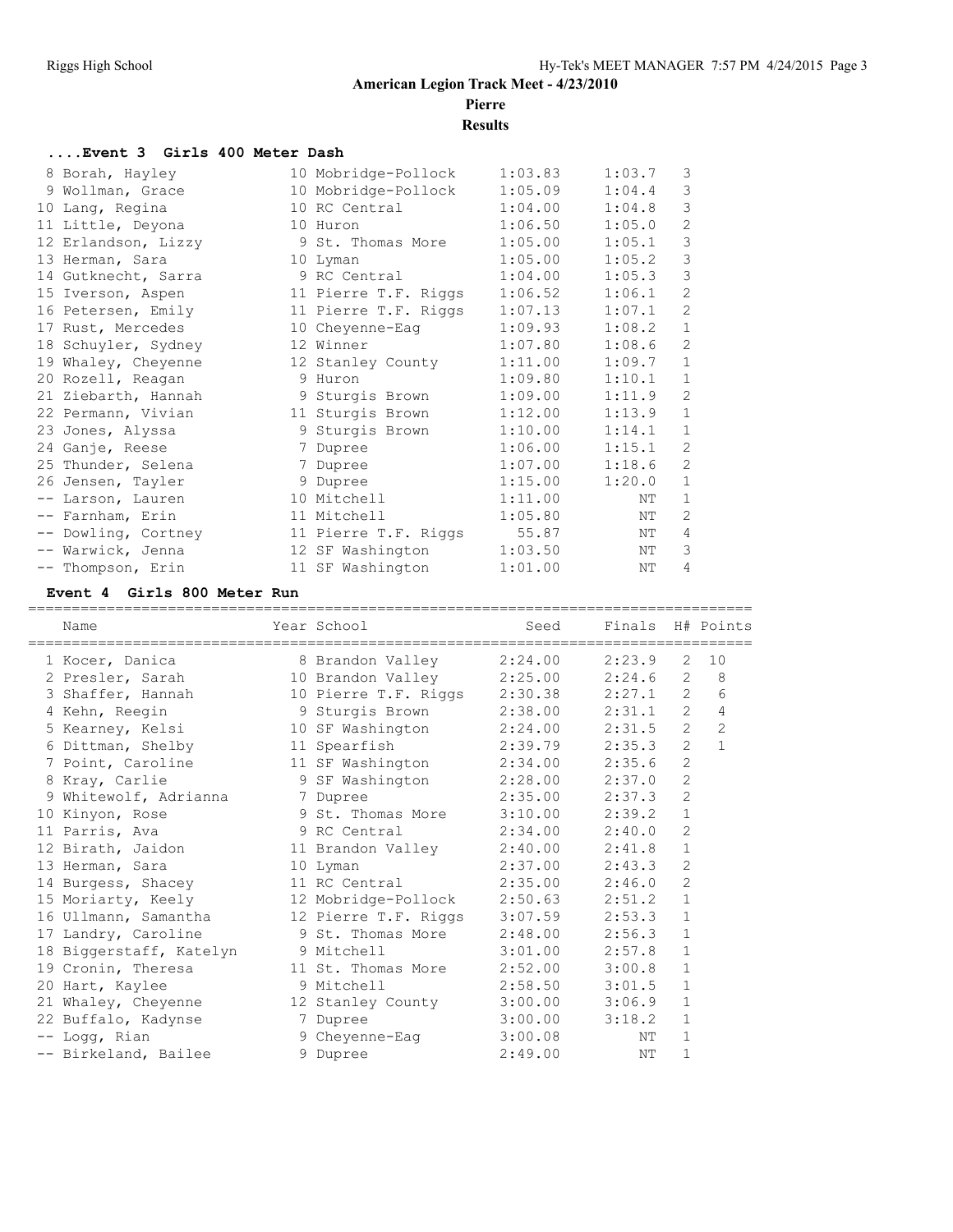**Pierre Results**

## **Event 5 Girls 1600 Meter Run**

| Name                                         | Year School                  | Seed    | Finals H# Points |                |                |
|----------------------------------------------|------------------------------|---------|------------------|----------------|----------------|
| 1 Klatt, Courtney                            | 9 Brandon Valley             | 5:25.20 | 5:18.5           | $\mathfrak{L}$ | 10             |
| 2 Green, Allison                             | 9 Sturgis Brown              | 5:30.00 | 5:19.4           | 2              | 8              |
| 3 Wells, Lauren                              | 8 Brandon Valley 5:25.00     |         | 5:23.5           | $\overline{2}$ | 6              |
| 4 Herman, Kelsie                             | 7 Todd County 5:33.00        |         | 5:27.0           | $\overline{2}$ | 4              |
| 5 Kray, Carlie                               | 9 SF Washington              | 5:28.00 | 5:30.8           | $\overline{2}$ | $\overline{2}$ |
| 6 Bradsky, Samantha                          | 8 St. Thomas More 5:41.00    |         | 5:31.3           | $\overline{2}$ | $\mathbf{1}$   |
| 7 Blote, Brigit                              | 9 St. Thomas More 5:45.60    |         | 5:34.8           | $\overline{2}$ |                |
| 8 Bartels, Chloe                             | 10 Winner                    | 5:48.00 | 5:36.9           | $\overline{c}$ |                |
| 9 Propst, Rachel                             | 12 Pierre T.F. Riggs 5:24.84 |         | 5:37.6           | $\mathbf{2}$   |                |
| 10 Kearney, Kelsi                            | 10 SF Washington 5:28.00     |         | 5:42.4           | $\overline{c}$ |                |
| 11 Fischer, Kaitlyn                          | 10 SF Washington 5:45.00     |         | 5:42.8           | $\overline{2}$ |                |
| 12 Mikkelsen, Emily                          | 8 Pierre T.F. Riggs 5:42.10  |         | 5:43.3           | $\overline{2}$ |                |
| 13 Burgess, Shacey 11 RC Central 6:00.00     |                              |         | 5:48.6           | $\mathbf{1}$   |                |
| 14 Prue, Karli                               | 8 Todd County 5:56.00        |         | 5:49.1           | $\mathbf{1}$   |                |
| 15 Krause, Mary                              | 10 Mitchell                  | 5:43.30 | 5:53.4           | $\overline{2}$ |                |
| 16 Prue, Amory                               | 10 Todd County               | 5:55.00 | 5:53.8           | $\overline{2}$ |                |
| 17 Parris, Ava                               | 9 RC Central                 | 6:00.00 | 5:54.5           | $\mathbf{1}$   |                |
| 18 Blain, Gretchen 10 Spearfish 5:56.10      |                              |         | 5:56.7           | $\mathbf{1}$   |                |
| 19 Eisemann, Maddy                           | 9 Mobridge-Pollock 5:57.84   |         | 6:02.8           | $\mathbf{1}$   |                |
| 20 Hanna, Abbi                               | 10 Brandon Valley            | 6:07.80 | 6:09.7           | $\mathbf{1}$   |                |
| 21 Straatmeyer, Elaura 10 RC Central 6:10.00 |                              |         | 6:15.4           | $\mathbf{1}$   |                |
| 22 Hoffman, Mackenzie                        | 8 Spearfish 6:30.00          |         | 6:15.6           | $\mathbf{1}$   |                |
| 23 Briggs, Mackinzie                         | 8 Spearfish                  | 6:33.00 | 6:19.0           | $\mathbf{1}$   |                |
| 24 Carda, Elise                              | 8 Stanley County 6:19.00     |         | 6:19.4           | $\mathbf{1}$   |                |
| 25 Garrett, Shamra                           | 9 Dupree                     | 6:15.00 | 6:20.5           | $\mathbf{1}$   |                |
| 26 Mullen, Jory                              | 12 Pierre T.F. Riggs 6:44.00 |         | 6:25.6           | $\mathbf{1}$   |                |
| 27 Brinkman-Wall, Jazmyn                     | 9 Mitchell                   | 6:31.90 | 6:26.4           | $\mathbf{1}$   |                |
| 28 Frost, Paige                              | 12 Sturgis Brown 6:00.00     |         | 6:28.5           | $\mathbf{1}$   |                |
| 29 Logg, Rian                                | 9 Cheyenne-Eag 3:00.31       |         | 6:32.0           | $\mathbf{1}$   |                |
| -- VanDenHemel, Kelsey                       | 11 Stanley County            | 5:45.00 | NΤ               | $\overline{2}$ |                |

#### **Event 6 Girls 3200 Meter Run**

|      | Name                     |   | Year School          | Seed     | Finals  | Points         |
|------|--------------------------|---|----------------------|----------|---------|----------------|
|      | 1 Cooper, Kaci           |   | 7 St. Thomas More    | 12:08.00 | 12:12.4 | 10             |
|      | 2 Klatt, Courtney        |   | 9 Brandon Valley     | 11:41.40 | 12:12.6 | 8              |
|      | 3 Kirsch, Klaire         |   | 9 St. Thomas More    | 12:09.00 | 12:21.7 | 6              |
|      | 4 Wells, Ashley          |   | 8 Brandon Valley     | 12:05.00 | 12:39.0 | 4              |
|      | 5 VanDenHemel, Kelsey    |   | 11 Stanley County    | 13:00.00 | 12:43.4 | $\overline{2}$ |
|      | 6 Prue, Amory            |   | 10 Todd County       | 12:55.00 | 12:45.1 | 1              |
|      | 7 Larson, Jennalee       |   | 9 SF Washington      | 12:45.00 | 13:06.1 |                |
|      | 8 Briggs, Mackinzie      |   | 8 Spearfish          | 13:35.00 | 13:38.9 |                |
|      | 9 Carda, Elise           |   | 8 Stanley County     | 14:15.00 | 13:57.1 |                |
|      | 10 Frost, Paige          |   | 12 Sturgis Brown     | 12:00.00 | 14:01.0 |                |
|      | 11 Paris, Mia            | 7 | Dupree               | 13:45.00 | 14:07.9 |                |
|      | 12 Dupree, MaKenzie      |   | 9 Dupree             | 14:00.00 | 14:33.3 |                |
|      | 13 Brinkman-Wall, Jazmyn |   | 9 Mitchell           | 14:39.90 | 14:36.1 |                |
|      | -- Herman, Kelsie        |   | 7 Todd County        | 11:59.00 | NΤ      |                |
| $ -$ | Dupree, Summer           |   | 12 Dupree            | 17:00.00 | NΤ      |                |
|      | -- Propst, Rachel        |   | 12 Pierre T.F. Riggs | 12:18.94 | NΤ      |                |
|      | -- Fischer, Kaitlyn      |   | 10 SF Washington     | 12:45.00 | NΤ      |                |
|      | -- Krause, Mary          |   | 10 Mitchell          | 11:59.13 | NΤ      |                |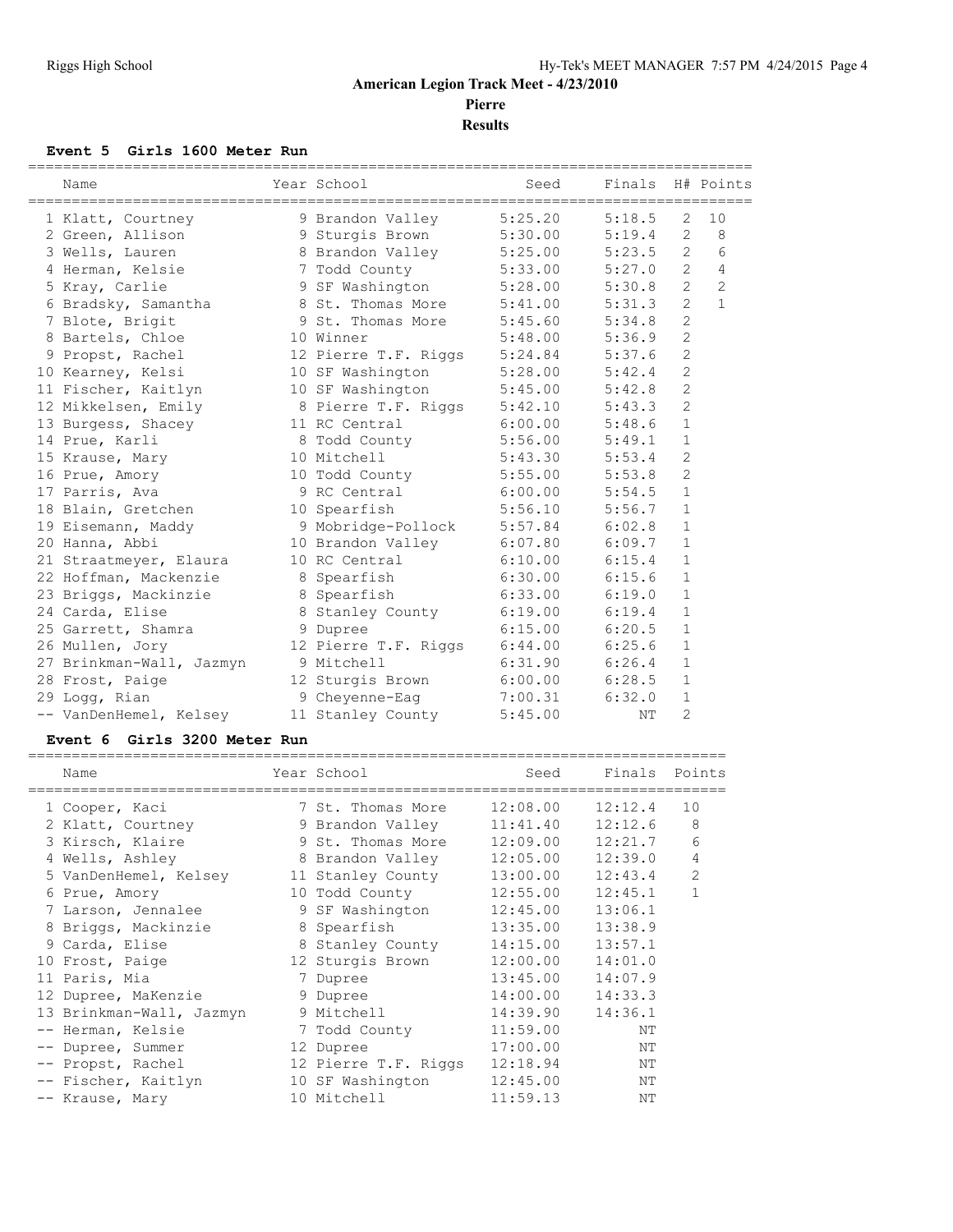# **Pierre**

## **Results**

#### **Event 7 Girls 100 Meter Hurdles**

|        | Name                            |              | Year School          | Seed    | Prelims          | H#                |                |
|--------|---------------------------------|--------------|----------------------|---------|------------------|-------------------|----------------|
|        | Preliminaries                   |              |                      |         |                  |                   |                |
|        | 1 Rew, Ellie                    |              | 12 Mitchell          | 15.20   | 15.30            | 1                 |                |
|        | 2 Duffy, Shannon                |              | 11 St. Thomas More   | 15.40   | 15.90            | 2                 |                |
|        | 3 White, Avery                  |              | 12 St. Thomas More   | 15.90   | 16.0q            | $\mathbf 1$       |                |
|        | 4 Koehn, Becca                  |              | 10 Brandon Valley    | 16.20   | 16.2q            | 2                 |                |
|        | 5 Miedema, Mearah               |              | 11 SF Washington     | 15.40   | 16.4q            | 2                 |                |
|        | 6 Solano, Ashley                |              | 12 RC Central        | 15.60   | 16.8q            | 1                 |                |
|        | 7 Christensen, Chelsey          |              | 10 RC Central        | 16.20   | 17.3q            | 2                 |                |
|        | 8 Boomsma, Anna                 |              | 10 Brandon Valley    | 16.70   | 17.4q            | 1                 |                |
|        | 9 Jacobson, Arika               |              | 11 Brandon Valley    | 16.80   | 17.9             | $\mathbf 1$       |                |
|        | 10 Choal, Phoenix               |              | 11 Lyman             | 18.00   | 18.0             | $\mathbf 1$       |                |
|        | 11 Ryckman, Cody                |              | 11 Pierre T.F. Riggs | 17.81   | 18.0             | 1                 |                |
|        | 12 Zell, Samantha               |              | 12 Huron             | 17.20   | 18.2             | 2                 |                |
|        | 13 Gerberding, Holly            |              | 10 Sturgis Brown     | 17.00   | 19.8             | 2                 |                |
|        | 14 Kurtz, Claire                |              | 9 RC Central         | 18.00   | 20.0             | $\overline{2}$    |                |
|        | 15 Brandt, Kennie               |              | 9 SF Washington      | 20.00   | 20.8             | $\overline{c}$    |                |
|        |                                 |              |                      |         |                  |                   |                |
|        | Event 7 Girls 100 Meter Hurdles |              |                      |         |                  |                   |                |
|        | Name                            |              | Year School          | Prelims | Finals           |                   | Points         |
| Finals |                                 | ============ |                      |         |                  |                   |                |
|        | 1 Duffy, Shannon                |              | 11 St. Thomas More   | 15.9    | 14.8             | 10                |                |
|        | 2 Rew, Ellie                    |              | 12 Mitchell          | 15.3    | 14.9             | 8                 |                |
|        |                                 |              |                      | 16.4    | 15.7             |                   |                |
|        | 3 Miedema, Mearah               |              | 11 SF Washington     |         |                  | 6                 |                |
|        | 4 Solano, Ashley                |              | 12 RC Central        | 16.8    | 15.9             | 4                 |                |
|        | 5 Christensen, Chelsey          |              | 10 RC Central        | 17.3    | 15.9             | 2<br>$\mathbf{1}$ |                |
|        | 6 White, Avery                  |              | 12 St. Thomas More   | 16.0    | 15.9             |                   |                |
|        | 7 Koehn, Becca                  |              | 10 Brandon Valley    | 16.2    | 16.4             |                   |                |
|        | 8 Boomsma, Anna                 |              | 10 Brandon Valley    | 17.4    | 16.5             |                   |                |
|        | Event 8 Girls 300 Meter Hurdles |              |                      |         |                  |                   |                |
|        | Name                            |              | Year School          | Seed    | Finals H# Points |                   |                |
|        | 1 Koch, Taylor                  |              | 11 Spearfish         | 47.97   | 46.9             | 3                 | 10             |
|        | 2 Solano, Ashley                |              | 12 RC Central        | 47.80   | 47.1             | 3                 | 8              |
|        | 3 Duffy, Shannon                |              | 11 St. Thomas More   | 48.50   | 48.2             | 3                 | 6              |
|        | 4 White, Avery                  |              | 12 St. Thomas More   | 48.00   | 48.4             | 3                 | $\overline{4}$ |
|        | 5 Schmitz, Kelsey               |              | 12 Pierre T.F. Riggs | 49.46   | 48.8             | 3                 | 2              |
|        | 6 Gerberding, Holly             |              | 10 Sturgis Brown     | 50.19   | 49.6             | $\sqrt{2}$        | $\mathbf 1$    |
|        | 7 Miedema, Mearah               |              | 11 SF Washington     | 49.20   | 49.9             | 3                 |                |
|        | 8 Rew, Ellie                    |              | 12 Mitchell          | 49.00   | 50.2             | 3                 |                |
|        |                                 |              |                      | 50.70   | 50.3             | $\mathbf{2}$      |                |
|        | 9 Jacobson, Arika               |              | 11 Brandon Valley    | 51.00   |                  | $\sqrt{2}$        |                |
|        | 10 Choal, Phoenix               |              | 11 Lyman             |         | 50.6             | $\sqrt{2}$        |                |
|        | 11 Jones, Tori                  |              | 10 Stanley County    | 52.00   | 51.0             |                   |                |
|        | 12 Christensen, Chelsey         |              | 10 RC Central        | 49.50   | 51.0             | 3                 |                |
|        | 13 Terca, Kadi                  |              | 8 Lyman              | 56.00   | 53.0             | $\mathbf{1}$      |                |
|        | 14 Kurtz, Claire                |              | 9 RC Central         | 52.00   | 53.3             | 2                 |                |
|        | 15 Zell, Samantha               |              | 12 Huron             | 52.70   | 56.5             | $\sqrt{2}$        |                |
|        | 16 Ryckman, Cody                |              | 11 Pierre T.F. Riggs | 56.84   | 57.3             | $\mathbf 1$       |                |
|        | 17 Brandt, Kennie               |              | 9 SF Washington      | 59.00   | 57.7             | $\mathbf 1$       |                |
|        | 18 Roden, Bailey                |              | 9 Mitchell           | 51.00   | 59.1             | $\mathbf{2}$      |                |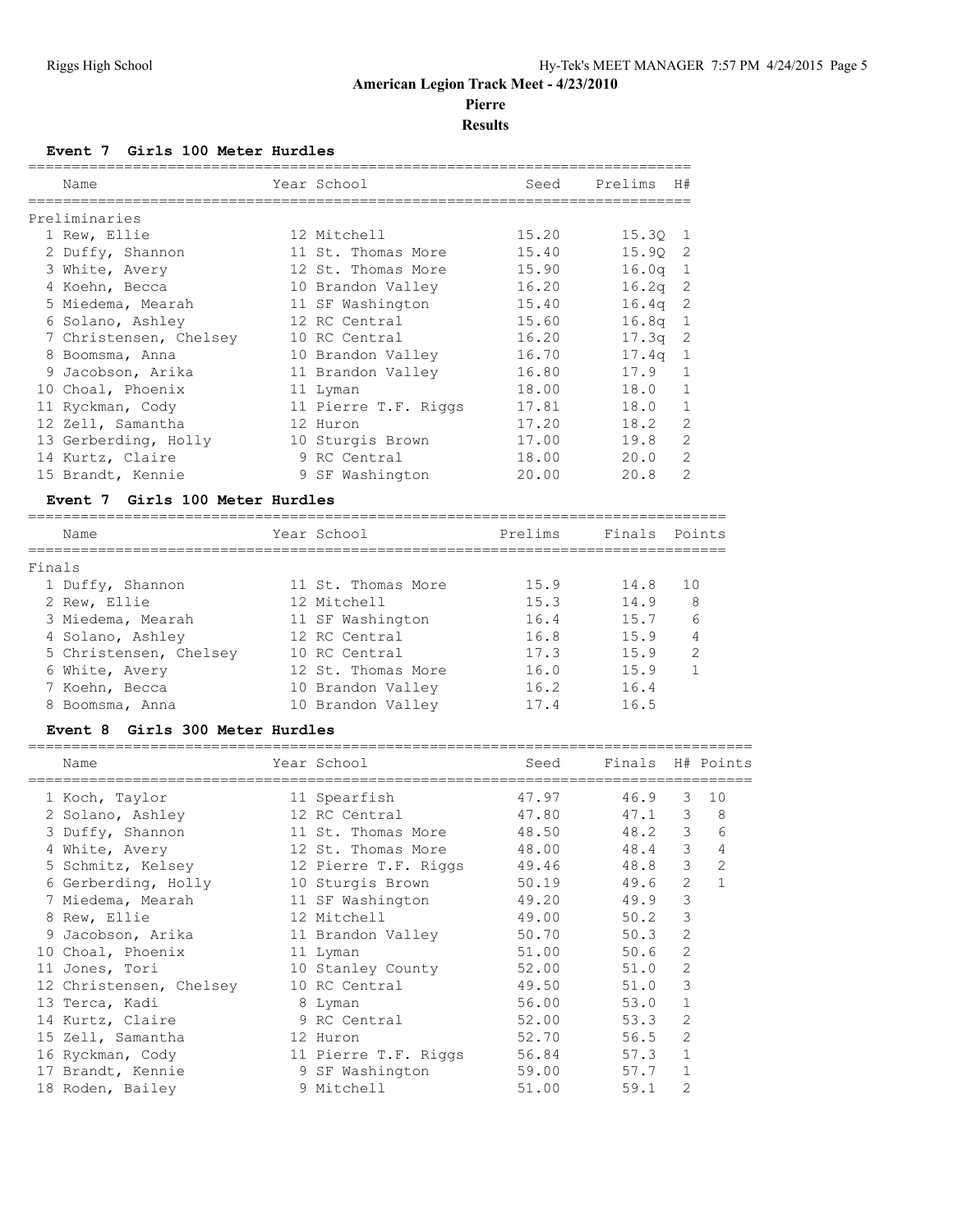#### **Pierre**

#### **Results**

## **....Event 8 Girls 300 Meter Hurdles**

-- Kinzer, Isabel 10 SF Washington 52.00 NT 2

===================================================================================

===================================================================================

#### **Event 9 Girls 4x100 Meter Relay**

| School              | Seed    | Finals H# Points |                |     |
|---------------------|---------|------------------|----------------|-----|
| 1 St. Thomas More   | 51.80   | 49.6             | 2              | 1 O |
| 2 SF Washington     | 51.10   | 50.0             | 2              | 8   |
| 3 RC Central        | 52.00   | 51.5             | 2              | 6   |
| 4 Brandon Valley    | 52.40   | 52.9             | $\mathfrak{L}$ | 4   |
| 5 Spearfish         | 53.77   | 54.8             | $\overline{2}$ | 2   |
| 6 Huron             | 54.60   | 55.0             | 2              |     |
| 7 Mitchell          | 1:00.00 | 55.1             |                |     |
| 8 Pierre T.F. Riggs | 58.00   | 55.7             |                |     |
| 9 Stanley County    | 55.00   | 56.0             | 2              |     |
| 10 Todd County      | 54.00   | 56.6             | 2              |     |
| 11 Mobridge-Pollock | 58.18   | 58.7             |                |     |
| 12 Sturgis Brown    | 55.00   | 59.7             |                |     |

#### **Event 10 Girls 4x200 Meter Relay**

|    | School              | Seed    | Finals |                | H# Points     |
|----|---------------------|---------|--------|----------------|---------------|
|    | 1 Brandon Valley    | 1:46.30 | 1:43.7 | 2              | 10            |
|    | 2 St. Thomas More   | 1:49.00 | 1:43.9 | $\overline{2}$ | 8             |
|    | 3 SF Washington     | 1:49.00 | 1:46.3 | $\mathfrak{L}$ | 6             |
|    | 4 Spearfish         | 1:47.22 | 1:46.4 | $\overline{2}$ | 4             |
|    | 5 RC Central        | 1:52.00 | 1:47.9 | $\mathcal{L}$  | $\mathcal{L}$ |
|    | 6 Pierre T.F. Riggs | 1:55.00 | 1:47.9 | $\overline{2}$ |               |
|    | 7 Mitchell          | 1:52.00 | 1:50.0 | $\overline{2}$ |               |
|    | 8 Todd County       | 1:55.00 | 1:50.1 | $\overline{2}$ |               |
|    | 9 Sturgis Brown     | 1:55.00 | 1:53.4 |                |               |
|    | 10 Mobridge-Pollock | 1:57.02 | 1:55.0 |                |               |
| 11 | Winner              | 1:59.03 | 1:56.1 |                |               |
|    | 12 Stanley County   | 1:55.00 | 1:56.7 |                |               |
| 13 | Huron               | 1:55.90 | 2:03.2 | 1              |               |
| 14 | Dupree              | 2:12.00 | 2:31.7 |                |               |

## **Event 11 Girls 4x400 Meter Relay**

|    | School              | Seed    | Finals |                | H# Points     |
|----|---------------------|---------|--------|----------------|---------------|
|    | 1 Brandon Valley    | 4:04.90 | 3:58.3 | 2              | 10            |
|    | 2 Spearfish         | 4:12.75 | 4:11.0 | $\overline{2}$ | 8             |
|    | 3 SF Washington     | 4:15.00 | 4:15.7 | $\overline{2}$ | 6             |
|    | 4 St. Thomas More   | 4:15.00 | 4:18.7 | $\mathfrak{L}$ | 4             |
|    | 5 Mitchell          | 4:18.00 | 4:20.7 | $\overline{2}$ | $\mathcal{L}$ |
|    | 6 Pierre T.F. Riggs | 4:25.00 | 4:21.1 | $\mathfrak{L}$ |               |
|    | 7 RC Central        | 4:24.00 | 4:21.5 | $\overline{2}$ |               |
|    | 8 Sturgis Brown     | 4:30.00 | 4:24.1 | 1              |               |
|    | 9 Winner            | 4:29.60 | 4:26.8 | 2              |               |
|    | 10 Mobridge-Pollock | 4:29.93 | 4:29.5 | 1              |               |
|    | 11 Lyman            | 4:40.00 | 4:32.0 | 1              |               |
|    | 12 Stanley County   | 4:45.00 | 4:43.6 | 1              |               |
| 13 | Dupree              | 5:04.00 | 5:59.7 |                |               |
|    |                     |         |        |                |               |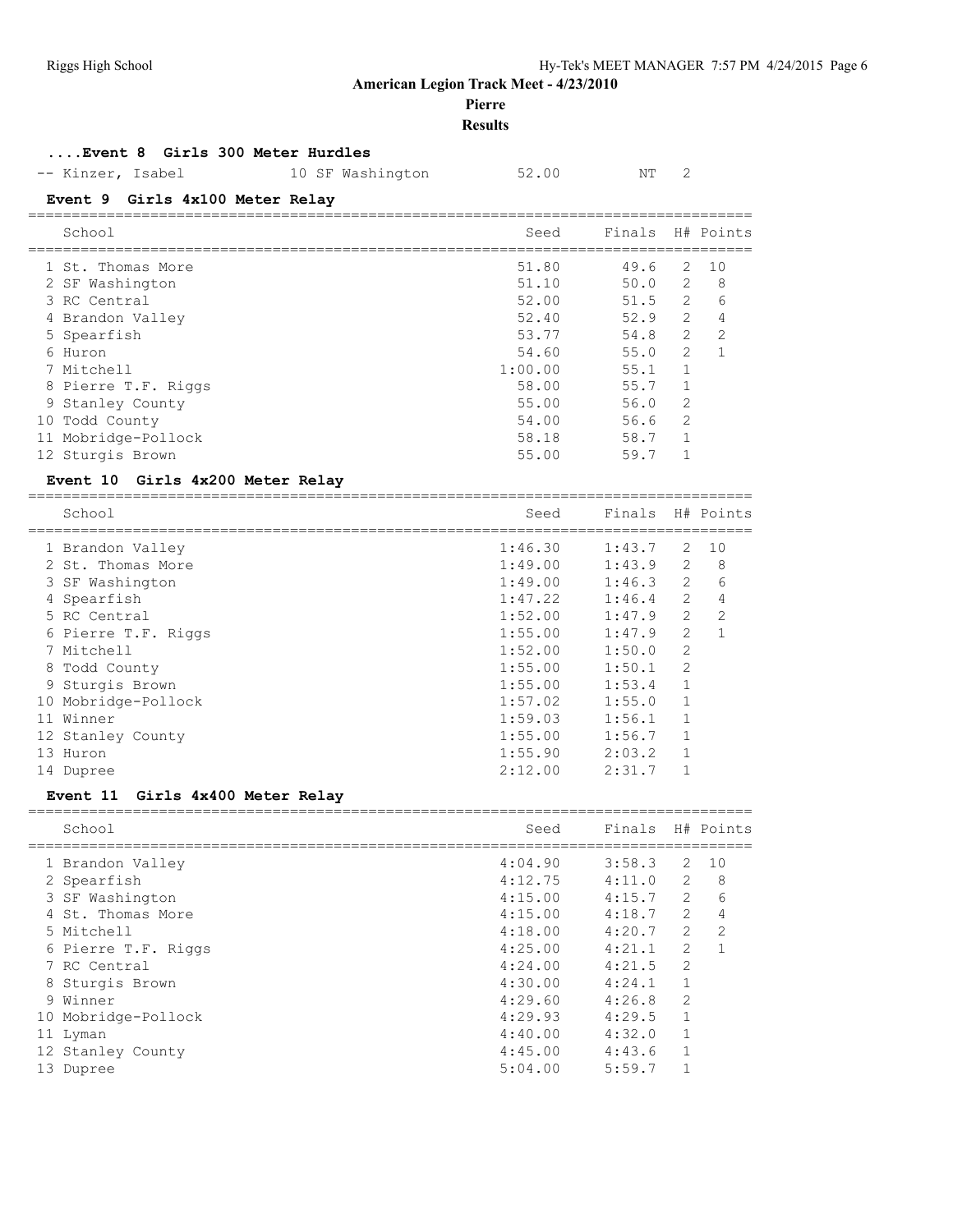**Pierre**

**Results**

#### **Event 12 Girls 4x800 Meter Relay**

| School              | Seed     | Finals Points |                |
|---------------------|----------|---------------|----------------|
| 1 Brandon Valley    | 9:46.00  | 9:40.3        | 10             |
| 2 SF Washington     | 10:00.00 | 9:53.1        | 8              |
| 3 Pierre T.F. Riggs | 10:20.00 | 10:02:0       | 6              |
| 4 RC Central        | 10:10.00 | 10:09.4       |                |
| 5 Todd County       | 10:27.00 | 10:27.3       | $\mathfrak{D}$ |
| 6 Spearfish         | 10:35.00 | 10:37.2       |                |
| 7 Mitchell          | 10:30.00 | 10:44.4       |                |
| 8 St. Thomas More   | 10:45.00 | 11:00.3       |                |
| Dupree              | 11:18.00 | 11:04.2       |                |
| 10 Mobridge-Pollock | 10:53.80 | 11:10.2       |                |

#### **Event 13 Girls 1600 Sprint Medley**

=================================================================================== School Seed Finals H# Points =================================================================================== 1 Brandon Valley 4:28.00 4:27.1 2 10 2 Mitchell 4:25.00 4:30.0 2 8 3 Sturgis Brown 4:30.00 4:31.5 2 6 4 Winner 4:41.20 4:33.0 2 4 5 SF Washington 4:36.00 4:36.2 2 2 6 Spearfish 4:40.87 4:38.1 2 1 7 Todd County 4:45.00 4:41.3 1 8 St. Thomas More 4:40.00 4:41.7 2 9 Mobridge-Pollock 4:45.09 4:50.6 1 10 Stanley County 4:55.00 4:52.0 1 -- Pierre T.F. Riggs 4:25.00 NT 2

#### **Event 14 Girls Shot Put**

| Name                    | Year School          | Seed         |                           | Finals Points  |
|-------------------------|----------------------|--------------|---------------------------|----------------|
| 1 Palmer, Sydney        | 12 Pierre T.F. Riggs | $40 - 01.00$ | $41 - 07.00$              | 10             |
| 2 Sudbeck, Abby         | 12 Mitchell          | $41 - 01.50$ | $40 - 08.00$              | 8              |
| 3 Cermak, Michaela      | 12 Spearfish         | 39-08.00     | $38 - 09.50$              | 6              |
| 4 Jasper, Lilli         | 12 Brandon Valley    |              | $36 - 05.00$ $36 - 00.50$ | $\overline{4}$ |
| 5 Herman, Deloris       | 12 Winner            |              | $35 - 01.00$ $35 - 07.00$ | $\overline{c}$ |
| 6 Lewis, Chantel        | 12 Pierre T.F. Riggs |              | $35 - 05.00$ $34 - 09.00$ | $\mathbf{1}$   |
| 7 Lynn, Kassandra       | 10 SF Washington     |              | $34 - 06.00$ $34 - 07.00$ |                |
| 8 Reinke, Madelyn       | 10 Pierre T.F. Riggs | $34 - 02.00$ | $J34 - 07.00$             |                |
| 9 Beasley, Breonna      | 11 Spearfish         | 28-11.00     | $32 - 03.00$              |                |
| 9 Witte, Madison        | 10 Huron             |              | $34 - 05.00$ $32 - 03.00$ |                |
| 11 Nimick, Kelsey       | 12 Brandon Valley    | $33 - 06.00$ | $32 - 01.00$              |                |
| 12 Smith, Kalyssa       | 10 Stanley County    |              | $30 - 10.00$ $31 - 02.50$ |                |
| 13 Iversen, Sierra      | 12 Stanley County    | $31 - 09.00$ | $30 - 06.50$              |                |
| 14 Norrid, Casey        | 12 Winner            | $30 - 08.00$ | $30 - 03.50$              |                |
| 15 Day, Sabrina         | 11 Sturgis Brown     | $35 - 00.00$ | $30 - 01.00$              |                |
| 16 Light, Mikael        | 11 Sturgis Brown     | $30 - 00.00$ | $29 - 09.50$              |                |
| 17 Roselles, Kathryn    | 12 Sturgis Brown     | $32 - 00.00$ | $29 - 08.00$              |                |
| 18 Meek, Kyran          | 10 Winner            | $31 - 10.25$ | $29 - 04.00$              |                |
| 19 Schoenfelder, Katie  | 11 Huron             | $33 - 09.00$ | $29 - 00.00$              |                |
| 20 Levey, Jessica       | 12 RC Central        | 29-00.00     | $28 - 09.50$              |                |
| 21 Rohrer, Raylynn      | 9 SF Washington      | 27-00.00     | $28 - 04.50$              |                |
| 22 Schoenfelder, Gracie | 9 Huron              | $31 - 04.00$ | $27 - 07.50$              |                |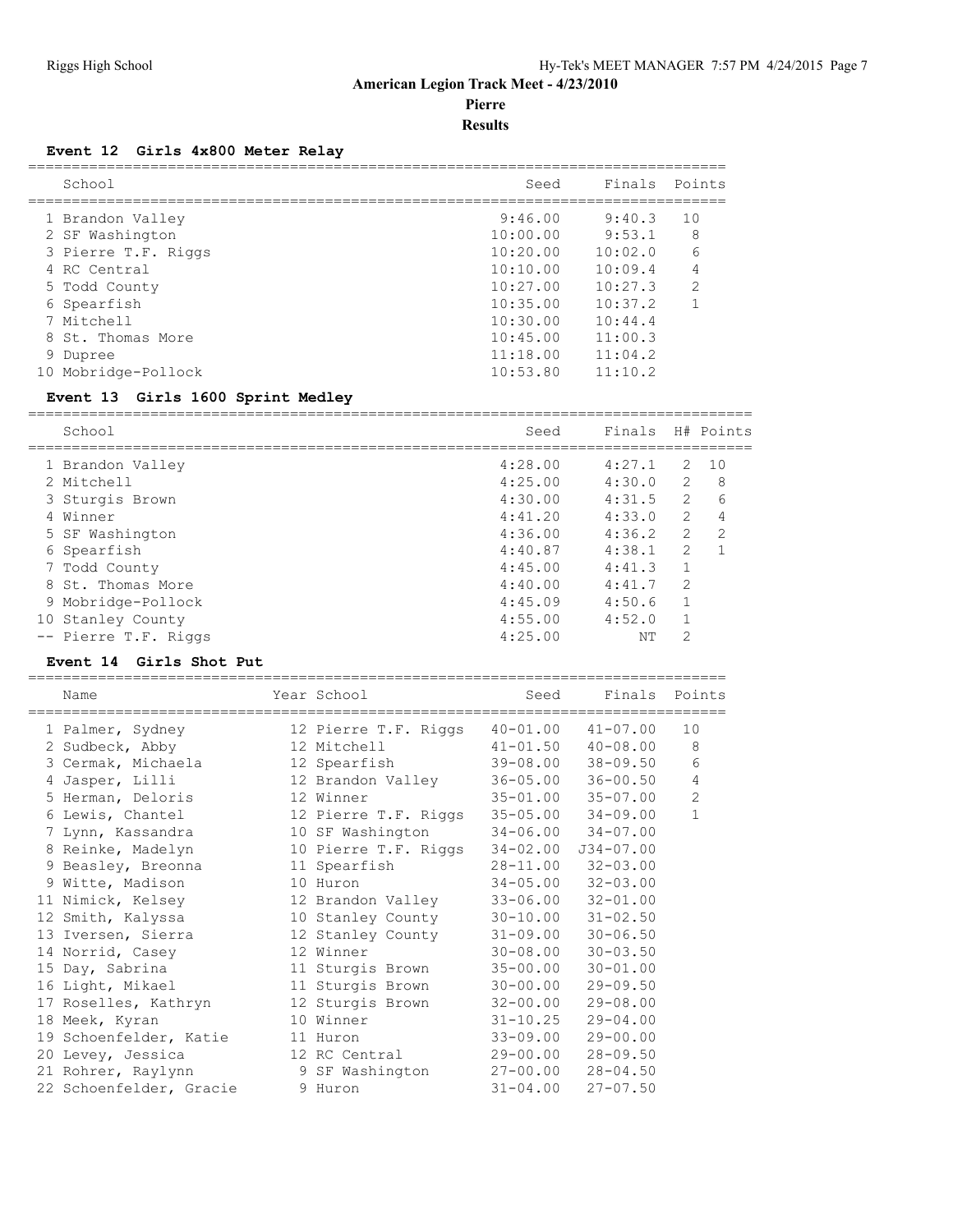## **American Legion Track Meet - 4/23/2010 Pierre**

**Results**

## **....Event 14 Girls Shot Put**

| 23 Woodward, Jadyn   | 10 Dupree         | $28 - 11.00$ | $27 - 03.00$ |
|----------------------|-------------------|--------------|--------------|
| 24 Whitewolf, Ashley | 9 Dupree          | $25 - 05.00$ | $25 - 02.00$ |
| 25 Cronin, Kaycee    | 11 Stanley County | $24 - 02.00$ | $23 - 10.00$ |
| 26 Videen, Taylor    | 9 SF Washington   | $24 - 00.00$ | $23 - 03.00$ |
| 27 Ganje, Camryn     | 10 Dupree         | $24 - 04.00$ | $23 - 02.00$ |
| -- Klamm, Libby      | 11 Brandon Valley | $32 - 05.00$ | ND           |

#### **Event 15 Girls Discus Throw**

| Name                    | Year School          | Seed       | Finals Points |                |
|-------------------------|----------------------|------------|---------------|----------------|
| 1 Palmer, Sydney        | 12 Pierre T.F. Riggs | $115 - 10$ | $120 - 03$    | 10             |
| 2 Sudbeck, Abby         | 12 Mitchell          | $102 - 00$ | $116 - 02$    | 8              |
| 3 Herman, Deloris       | 12 Winner            | $107 - 08$ | $114 - 07$    | 6              |
| 4 Cermak, Michaela      | 12 Spearfish         | $113 - 01$ | $112 - 00$    | 4              |
| 5 Schoenfelder, Katie   | 11 Huron             | $110 - 01$ | $109 - 00$    | $\overline{2}$ |
| 6 Lewis, Chantel        | 12 Pierre T.F. Riggs | $109 - 09$ | $101 - 00$    | $\mathbf{1}$   |
| 7 Light, Mikael         | 11 Sturgis Brown     | $100 - 00$ | $94 - 09$     |                |
| 8 Felix, Brindi         | 12 Winner            | $102 - 08$ | $94 - 01$     |                |
| 9 Nimick, Kelsey        | 12 Brandon Valley    | $95 - 08$  | $91 - 01$     |                |
| 10 Roselles, Kathryn    | 12 Sturgis Brown     | $80 - 00$  | $89 - 07$     |                |
| 11 Lynn, Kassandra      | 10 SF Washington     | $102 - 00$ | $88 - 07$     |                |
| 12 Norrid, Casey        | 12 Winner            | $93 - 02$  | $87 - 08$     |                |
| 13 Trout, Sydney        | 10 Brandon Valley    | $87 - 02$  | $87 - 02$     |                |
| 14 Iversen, Sierra      | 12 Stanley County    | $91 - 11$  | $86 - 07$     |                |
| 15 Beasley, Breonna     | 11 Spearfish         | $81 - 05$  | $85 - 09$     |                |
| 16 Day, Sabrina         | 11 Sturgis Brown     | $100 - 00$ | $85 - 01$     |                |
| 17 Holmes, Ellie        | 9 Brandon Valley     | $92 - 03$  | $84 - 06$     |                |
| 18 Schoenfelder, Gracie | 9 Huron              | $90 - 00$  | $80 - 10$     |                |
| 19 Woodward, Jadyn      | 10 Dupree            | $87 - 00$  | $79 - 10$     |                |
| 20 Smith, Kalyssa       | 10 Stanley County    | 86-08      | $78 - 08$     |                |
| 21 Levey, Jessica       | 12 RC Central        | $79 - 00$  | $77 - 02$     |                |
| 22 Rohrer, Raylynn      | 9 SF Washington      | $76 - 11$  | $69 - 09$     |                |
| 23 Whitewolf, Ashley    | 9 Dupree             | $76 - 00$  | $68 - 02$     |                |
| 24 Cronin, Kaycee       | 11 Stanley County    | $81 - 05$  | $65 - 06$     |                |
| 25 Ganje, Camryn        | 10 Dupree            | $67 - 00$  | $65 - 01$     |                |
| -- Reinke, Madelyn      | 10 Pierre T.F. Riggs | $97 - 04$  | <b>ND</b>     |                |
| -- Witte, Madison       | 10 Huron             | $91 - 05$  | <b>ND</b>     |                |
| -- Videen, Taylor       | 9 SF Washington      | $65 - 00$  | <b>ND</b>     |                |
| -- Straatmeyer, Elaura  | 10 RC Central        | $70 - 00$  | <b>ND</b>     |                |

## **Event 16 Girls High Jump**

| Name                                                                              | Year School                                                                 | Seed                                                     | Finals Points                                              |                   |
|-----------------------------------------------------------------------------------|-----------------------------------------------------------------------------|----------------------------------------------------------|------------------------------------------------------------|-------------------|
| 1 Eisenbeisz, Addison<br>2 Johnson, Michelle<br>3 Burch, Eden<br>4 Simons, Ashlyn | 9 Pierre T.F. Riggs<br>9 RC Central<br>12 Brandon Valley<br>9 Sturgis Brown | $4 - 10.00$<br>$5 - 00.00$<br>$5 - 00.00$<br>$4 - 10.00$ | $5 - 04.00$<br>$5 - 01.00$<br>$J5 - 01.00$<br>$J5 - 01.00$ | 10<br>8<br>6<br>4 |
| 5 Thorpe, Tori                                                                    | 10 Pierre T.F. Riggs                                                        | $5 - 00.00$                                              | $4 - 11.00$                                                | $\mathcal{L}$     |
| 6 Jones, Mya                                                                      | 10 RC Central                                                               | $5 - 00.00$                                              | $J4 - 11.00$                                               |                   |
| 7 Burns, Emma                                                                     | 9 RC Central                                                                | $4 - 10.00$                                              | $4 - 09.00$                                                |                   |
| 8 Haring, Carly                                                                   | 8 Mitchell                                                                  | $5 - 00.00$                                              | $J4 - 09.00$                                               |                   |
| 9 Goodhope, Anna                                                                  | 11 SF Washington                                                            | $5 - 00.00$                                              | $J4 - 09.00$                                               |                   |
| Waddell, Tevyn<br>10                                                              | 11 Mitchell                                                                 | $5 - 00.00$                                              | $J4 - 09.00$                                               |                   |
|                                                                                   |                                                                             |                                                          |                                                            |                   |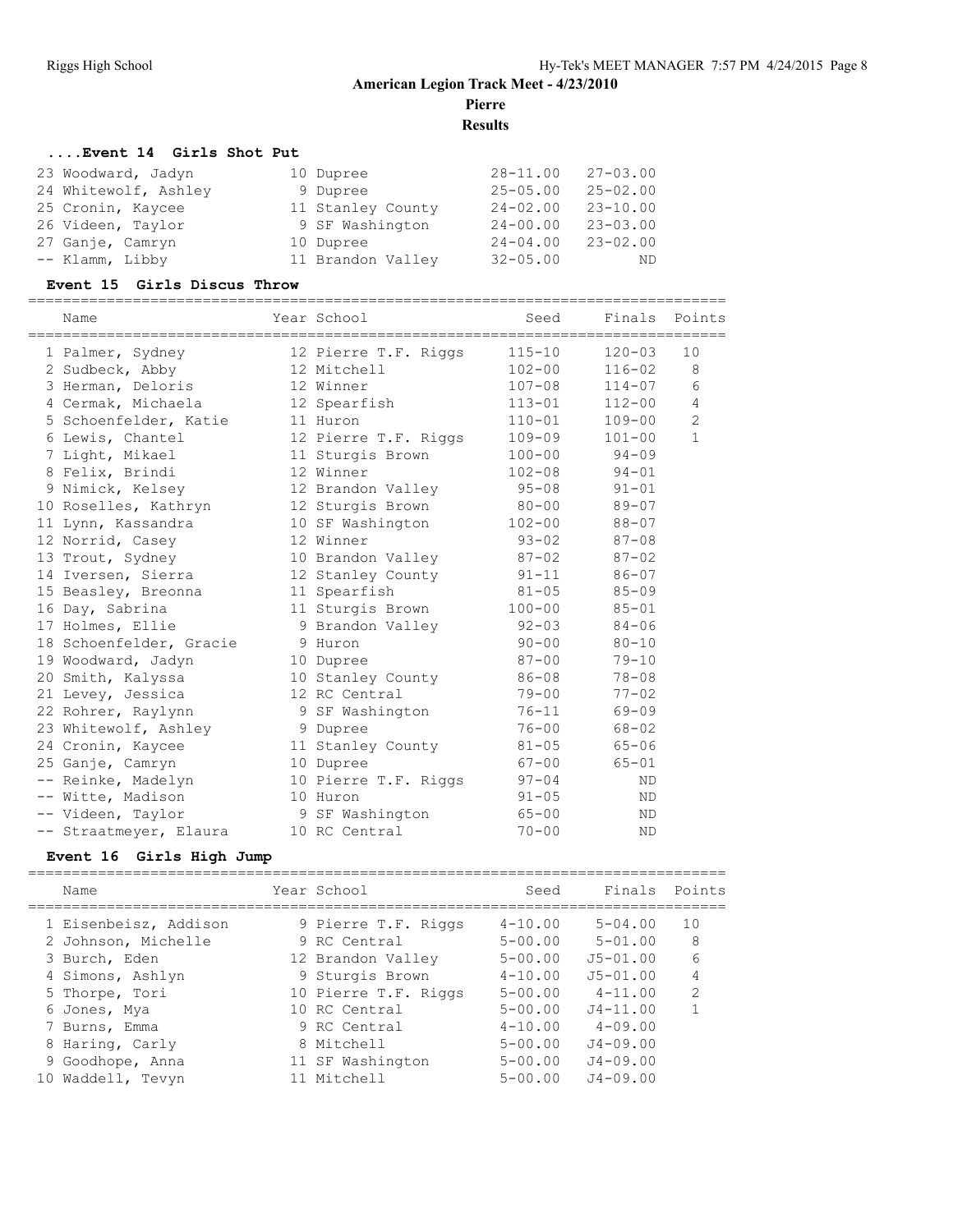**Pierre**

**Results**

#### **....Event 16 Girls High Jump**

| 11 Paauw, Hannah     | 11 Brandon Valley   | $4 - 11.00$ | $J4 - 09.00$   |
|----------------------|---------------------|-------------|----------------|
| 12 Schmidt, Hallie   | 11 Spearfish        | $4 - 10.00$ | $4 - 07.00$    |
| 12 Duffy, Shannon    | 11 St. Thomas More  | $4 - 10.00$ | $4 - 07.00$    |
| 12 Emick, Caitlynn   | 10 Sturgis Brown    | $4 - 08.00$ | $4 - 07.00$    |
| 12 Miedema, Aubrey   | 9 SF Washington     | $4 - 07.00$ | $4 - 07.00$    |
| 12 Zanin, Joana      | 9 Pierre T.F. Riggs | $4 - 06.00$ | $4 - 07.00$    |
| 12 Zell, Samantha    | 12 Huron            | $4 - 10.00$ | $4 - 07.00$    |
| 18 Montero, Bella    | 11 St. Thomas More  | $4 - 04.00$ | $4 - 0.5$ , 00 |
| 18 Duffy, Aislinn    | 9 St. Thomas More   | $4 - 02.00$ | $4 - 05.00$    |
| 18 VanBockern, Emily | 10 SF Washington    | $4 - 09.00$ | $4 - 05.00$    |
| 18 Wood, Samantha    | 9 Spearfish         | $4 - 08.00$ | $4 - 05.00$    |
|                      |                     |             |                |

#### **Event 17 Girls Long Jump**

================================================================================ Name Year School Seed Finals Points ================================================================================ 1 Treveer, Emma 10 Brandon Valley 16-02.00 16-03.75 10 2 Koehn, Becca 10 Brandon Valley 16-00.00 16-01.50 8 3 Montero, Bella 11 St. Thomas More 15-08.00 15-11.50 6 4 Kaitfors, Madison 11 Spearfish 15-07.50 15-07.00 4 5 Richardson, Bre 10 SF Washington 15-00.00 J15-07.00 2 6 Burns, Emma 9 RC Central 16-02.00 15-03.00 1 7 Eddington, Tara 11 Sturgis Brown 16-08.00 15-01.50 8 Zajicek, Elsie 10 Brandon Valley 16-02.00 15-01.25 9 Sullivan, Savannah 12 St. Thomas More 15-05.00 15-01.00 10 Jones, Mya 10 RC Central 17-06.00 15-00.00 11 Johnson, Bailey 9 RC Central 16-07.00 14-09.00 12 VanBockern, Emily 10 SF Washington 15-05.00 14-06.50 13 Kissner, Tarryn 12 Huron 15-03.00 14-04.00 14 Lichty, Brianna 10 Huron 14-09.50 14-03.50 15 DuPont, Kaylee 11 Spearfish 13-11.50 14-00.00 16 Shideler, Adrienne 10 Sturgis Brown 15-00.00 13-06.50 17 Urbaniak, Taryn 12 Sturgis Brown 15-00.00 13-06.00 17 Cooper, Kelly 12 St. Thomas More 15-05.00 13-06.00 19 Bullard, Sophie 9 Pierre T.F. Riggs 14-03.00 13-05.50 20 Petersen, Emily 11 Pierre T.F. Riggs 13-09.00 12-09.00 -- Ganje, Camryn 10 Dupree 13-04.00 ND

#### **Event 18 Girls Triple Jump**

| Name                   | Year School          | Seed         | Finals Points |               |
|------------------------|----------------------|--------------|---------------|---------------|
| 1 Jones, Mya           | 10 RC Central        | $35 - 06.00$ | $34 - 06.00$  | 10            |
| 2 Eddington, Tara      | 11 Sturgis Brown     | $32 - 00.00$ | $34 - 05.00$  | 8             |
| 3 Thorpe, Tori         | 10 Pierre T.F. Riggs | $33 - 09.25$ | $33 - 10.00$  | 6             |
| 4 Treveer, Emma        | 10 Brandon Valley    | $31 - 08.00$ | $33 - 08.50$  | 4             |
| 5 VanBockern, Emily    | 10 SF Washington     | $32 - 00.00$ | $33 - 08.00$  | $\mathcal{P}$ |
| 6 Christensen, Chelsey | 10 RC Central        | $34 - 04.00$ | $33 - 06.00$  | 1             |
| 7 Richardson, Bre      | 10 SF Washington     | $32 - 00.00$ | $33 - 04.00$  |               |
| 8 Zajicek, Elsie       | 10 Brandon Valley    | $32 - 08.00$ | $33 - 01.00$  |               |
| 9 Johnson, Bailey      | 9 RC Central         | $34 - 08.00$ | $33 - 00.00$  |               |
| 10 Emick, Caitlynn     | 10 Sturgis Brown     | $30 - 00.00$ | $32 - 04.00$  |               |
| 11 Halverson, McKenna  | 12 Pierre T.F. Riggs | $32 - 05.50$ | $32 - 01.00$  |               |
| 12 Paauw, Hannah       | 11 Brandon Valley    | $32 - 05.00$ | $31 - 09.00$  |               |
| 13 Lichty, Brianna     | 10 Huron             | $32 - 04.00$ | $31 - 02.50$  |               |
|                        |                      |              |               |               |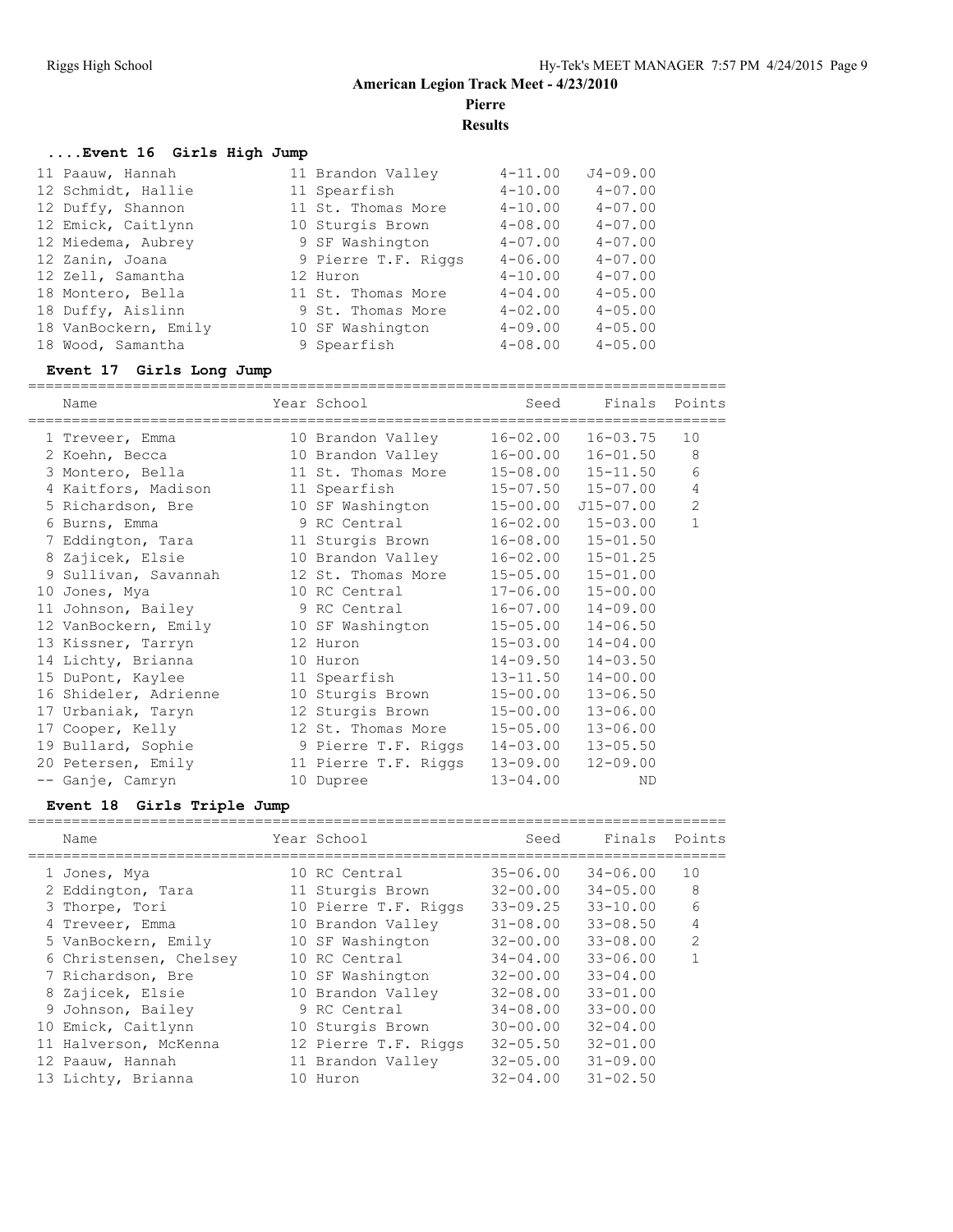## **American Legion Track Meet - 4/23/2010 Pierre**

**Results**

## **....Event 18 Girls Triple Jump**

| 14 Kaitfors, Madison | 11 Spearfish         | $31 - 11.00$ | $30 - 04.00$ |
|----------------------|----------------------|--------------|--------------|
| 15 Urbaniak, Taryn   | 12 Sturgis Brown     | $29 - 00.00$ | $30 - 01.00$ |
| 16 Ullmann, Danielle | 10 Pierre T.F. Riggs | $32 - 02.50$ | $30 - 00.50$ |
| 17 Nielsen, Kady     | 11 Stanley County    | $30 - 02.00$ | $30 - 00.00$ |
| 18 DuPont, Kaylee    | 11 Spearfish         | $30 - 03.00$ | $29 - 05.50$ |
| 19 Duffy, Aislinn    | 9 St. Thomas More    | $30 - 00.00$ | $29 - 01.50$ |
| -- peterson, ashley  | 12 St. Thomas More   | $30 - 06.00$ | – ND         |

## **Event 19 Girls Pole Vault**

|    | Name                 | Year School         | Seed         | Finals       | Points         |
|----|----------------------|---------------------|--------------|--------------|----------------|
|    | 1 Lyon, Klara        | 12 Sturgis Brown    | $11 - 00.00$ | $11 - 06.00$ | 10             |
|    | 2 Waddell, Tevyn     | 11 Mitchell         | $9 - 00.00$  | $10 - 06.00$ | 8              |
|    | 3 Klapperich, Alaina | 12 RC Central       | $9 - 06.00$  | $10 - 00.00$ | 6              |
|    | 4 Katz, Shannon      | 10 Huron            | $10 - 06.00$ | $J10-00.00$  | 4              |
|    | 5 Hendrick, Hannah   | 9 Brandon Valley    | $10 - 00.00$ | $J10-00.00$  | $\mathfrak{D}$ |
|    | 6 peterson, ashley   | 12 St. Thomas More  | $8 - 06.00$  | $9 - 06.00$  |                |
|    | 7 Murray, Hailey     | 12 Brandon Valley   | $9 - 06.00$  | $8 - 06.00$  |                |
|    | 7 Bullard, Sophie    | 9 Pierre T.F. Riggs | $8 - 00.00$  | $8 - 06.00$  |                |
|    | 7 Riley, Hannah      | 12 Spearfish        | $9 - 06.00$  | $8 - 06.00$  |                |
| 10 | Jiang, Angela        | 12 Huron            | $7 - 06.00$  | $8 - 00.00$  |                |
|    | 11 Rozell, Reagan    | 9 Huron             | $7 - 06.00$  | $7 - 06.00$  |                |

# **Event 21 Boys 100 Meter Dash**

| Name                       | Year School          | Seed  | Prelims           | H#             |
|----------------------------|----------------------|-------|-------------------|----------------|
| Preliminaries              |                      |       |                   |                |
| 1 Hall, Damian             | 12 Spearfish         | 10.96 | 10.80 2           |                |
| 2 Aanderud, Jake           | 10 St. Thomas More   | 10.90 | 11.00             | $\mathbf{1}$   |
| 3 Herman, Ty               | 11 Todd County       | 11.30 | 11.10             | $\mathsf S$    |
| 4 Keller, Mason            | 12 Mobridge-Pollock  | 11.16 | 11.30             | 3              |
| 4 Reiners, Dylan           | 11 Spearfish         | 11.33 | 11.30 4           |                |
| 6 Brown, Zac               | 12 Huron             | 11.30 | 11.1q             | 5              |
| 7 Freidel, PJ              | 11 St. Thomas More   | 11.50 | 11.2 <sub>q</sub> | $\mathbf{1}$   |
| 8 Neal, Seth               | 11 Pierre T.F. Riggs | 11.55 | 11.3q             | 5              |
| 9 Cropsey, Korder          | 11 Lyman             | 11.50 | 11.4              | 2              |
| 10 Richards, Cole          | 11 Spearfish         | 11.49 | 11.5              | $\overline{c}$ |
| 11 Zaft, Conner            | 12 SF Washington     | 11.70 | 11.5              | $\overline{c}$ |
| 12 Burkhart, Brandon       | 12 SF Washington     | 11.30 | 11.6              | $\overline{4}$ |
| 12 Manzano, Josh           | 11 RC Central        | 11.50 | 11.6              | $\overline{4}$ |
| 14 Wells, Collin           | 11 Brandon Valley    | 11.90 | 11.6              | $\overline{c}$ |
| 15 Keegan, Alek            | 11 St. Thomas More   | 11.40 | 11.7              | $\mathcal{S}$  |
| 16 Fjelstad, Samuel        | 10 Sturgis Brown     | 11.50 | 11.7              | $\mathbf{1}$   |
| 17 Walton-Blanden, Kailleb | 9 RC Central         | 11.70 | 11.8              | $\overline{4}$ |
| 18 Sundberg, Matthew       | 12 Sturgis Brown     | 11.80 | 11.8              | $\mathbf{1}$   |
| 19 Galbavy, Isaah          | 10 Brandon Valley    | 11.60 | 11.8              | 5              |
| 20 Snyder, Luke            | 12 Pierre T.F. Riggs | 11.83 | 11.9              | $\mathbf{1}$   |
| 21 Bales, Trayten          | 12 Huron             | 12.20 | 11.9              | 5              |
| 22 Campbell, William       | 10 Mitchell          | 12.10 | 12.0              | 5              |
| 23 Nickel, Jake            | 11 RC Central        | 11.70 | 12.0              | 3              |
| 24 Waddell, Mitchell       | 10 SF Washington     | 12.10 | 12.1              | 4              |
| 25 Erwin, Grant            | 12 Pierre T.F. Riggs | 12.05 | 12.1              | 3              |
| 26 Helleloid, Sam          | 9 Mitchell           | 12.40 | 12.2              | $\overline{4}$ |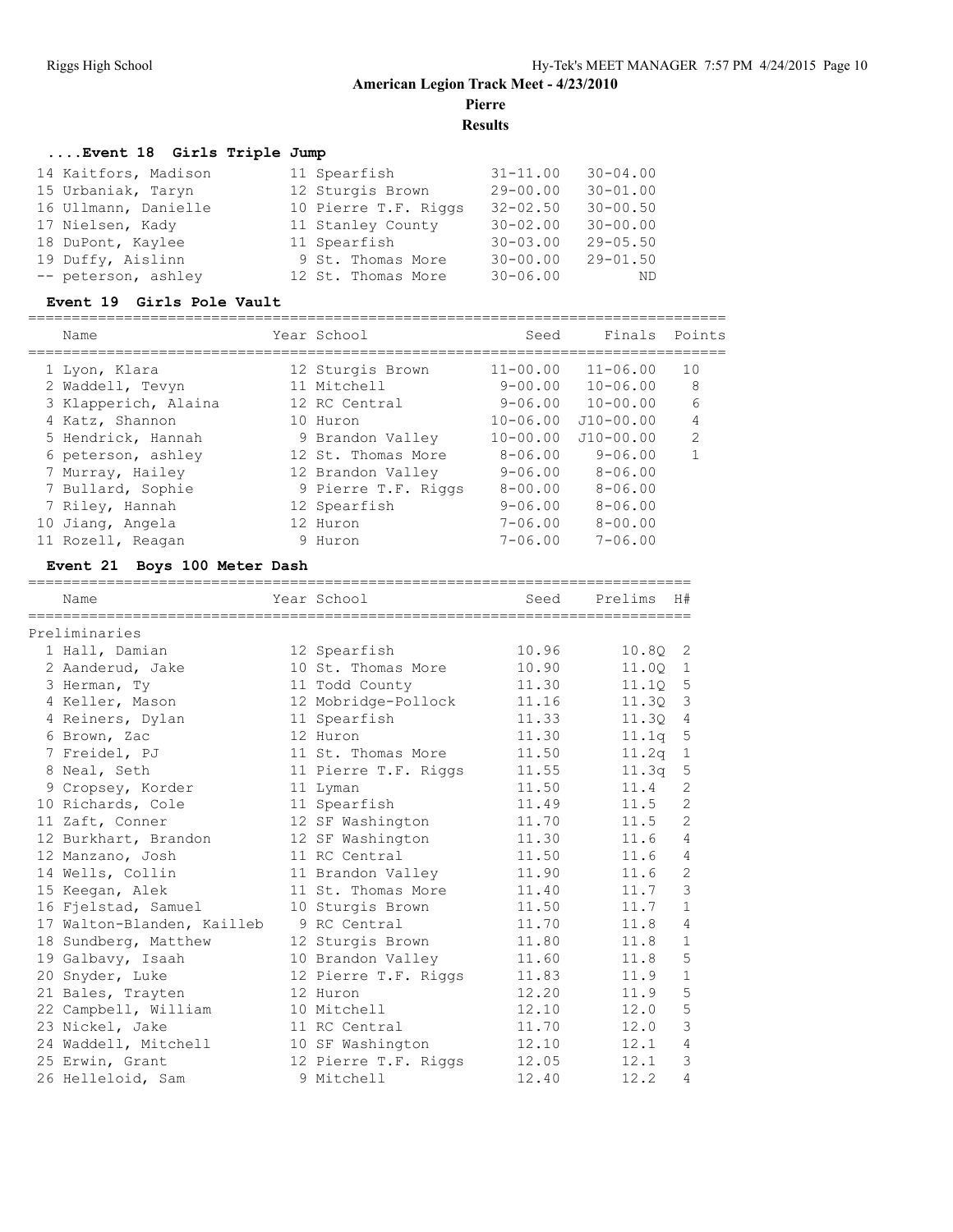**Pierre**

**Results**

## **....Event 21 Boys 100 Meter Dash**

| 27 Wells, Darrius        | 9 Cheyenne-Eag    | 12.69 | 12.4 |     |
|--------------------------|-------------------|-------|------|-----|
| 28 Stock, Adam           | 11 Sturgis Brown  | 11.50 | 12.4 | 3   |
| 29 Waldera, Dodge        | 10 Brandon Valley | 12.60 | 12.5 | -2  |
| 30 Dyda, Cetan           | 10 Cheyenne-Eag   | 12.86 | 12.6 | .5  |
| 31 Cota, Jesus           | 10 Stanley County | 12.70 | 12.6 | - 2 |
| 32 Jones, Tucker         | 12 Stanley County | 12.60 | 12.8 | 3   |
| 33 Palmer, Cole          | 9 Mitchell        | 13.00 | 12.9 | 5   |
| 34 Brandsrud, Micah      | 11 Huron          | 12.70 | 12.9 | 1   |
| 35 Iron Moccasin, A'Ryan | 10 Chevenne-Eag   | 12.70 | 13.2 | 4   |
| 36 Mercer, Daulton       | 12 Stanley County | 12.70 | 13.5 | 3   |

## **Event 21 Boys 100 Meter Dash**

| Name             | Year School          | Prelims | Finals | Points |
|------------------|----------------------|---------|--------|--------|
|                  |                      |         |        |        |
| Finals           |                      |         |        |        |
| 1 Hall, Damian   | 12 Spearfish         | 10.8    | 10.6   | 1 O    |
| 2 Aanderud, Jake | 10 St. Thomas More   | 11.0    | 11.1   | 8      |
| 3 Keller, Mason  | 12 Mobridge-Pollock  | 11.3    | 11.1   | 6      |
| 4 Herman, Ty     | 11 Todd County       | 11.1    | 11.2   | 3      |
| 4 Freidel, PJ    | 11 St. Thomas More   | 11.2    | 11.2   | 3      |
| 6 Neal, Seth     | 11 Pierre T.F. Riggs | 11 3    | 11.3   | 0.50   |
| 6 Brown, Zac     | 12 Huron             | 11.1    | 11.3   | 0.50   |
| 8 Reiners, Dylan | 11 Spearfish         | 11.3    | 11.5   |        |

## **Event 22 Boys 200 Meter Dash**

| Name                                                                 |           | Year School                | Seed  | Finals H# Points |                |                |
|----------------------------------------------------------------------|-----------|----------------------------|-------|------------------|----------------|----------------|
|                                                                      |           |                            |       |                  |                |                |
| 1 McKinney, Ethan                                                    |           | 10 SF Washington           | 22.60 | 22.4             | 5              | 10             |
| 2 Cropsey, Korder                                                    |           | 11 Lyman                   | 23.50 | 22.7             | 4              | 8              |
| 3 Overweg, Reed                                                      |           | 10 Mitchell                | 23.70 | 23.0             | $\overline{4}$ | 6              |
| 4 McGillick, Giles 12 St. Thomas More                                |           |                            | 22.80 | 23.0             | 5              | 4              |
| 5 Needham, Zach                 12 SF Washington               22.90 |           |                            |       | 23.2             | 5              | $\overline{c}$ |
| 6 Oxner, Payton                                                      |           | 10 St. Thomas More 23.40   |       | 23.2             | 5              | $\mathbf{1}$   |
| 7 Keller, Mason 12 Mobridge-Pollock 23.06                            |           |                            |       | 23.3             | 5              |                |
| 8 Reiners, Dylan                                                     |           | 11 Spearfish               | 23.48 | 23.3             | 4              |                |
| 9 Brown, Zac                                                         | 12 Huron  |                            | 23.40 | 23.3             | 5              |                |
| 10 Richards, Cole                                                    |           | 11 Spearfish               | 24.04 | 23.4             | 3              |                |
| 11 Grode, Chase                                                      |           | 10 Brandon Valley          | 23.70 | 23.5             | 4              |                |
| 12 Fjelstad, Samuel 10 Sturgis Brown 24.50                           |           |                            |       | 23.5             | 3              |                |
| 13 Zaft, Conner                                                      |           | 12 SF Washington 23.80     |       | 23.6             | 4              |                |
| 14 Emory, Logan                                                      |           | 10 RC Central              | 23.70 | 23.6             | 4              |                |
| 15 Rabern, Nick                                                      |           | 12 Pierre T.F. Riggs 24.65 |       | 23.8             | 3              |                |
| 16 Aanderud, Jake                                                    |           | 10 St. Thomas More         | 23.20 | 23.8             | 5              |                |
| 17 Sundberg, Matthew 12 Sturgis Brown                                |           |                            | 25.00 | 23.9             | $\overline{2}$ |                |
| 18 Stock, Adam                                                       |           | 11 Sturgis Brown           | 25.00 | 24.2             | $\overline{2}$ |                |
| 19 Larson, Tyler                                                     |           | 12 Mitchell                | 23.90 | 24.3             | 4              |                |
| 20 Gusso, Nicholas                                                   |           | 12 Pierre T.F. Riggs       | 24.88 | 24.4             | 3              |                |
| 21 Nickel, Jake                                                      |           | 11 RC Central              | 23.80 | 24.6             | 4              |                |
| 22 Barry, Windsor                                                    | 11 Winner |                            | 24.81 | 24.6             | 3              |                |
| 23 Kolbeck, Wilson 10 Brandon Valley                                 |           |                            | 24.60 | 24.8             | 3              |                |
| 24 Haug, Alex                                                        |           | 10 Brandon Valley          | 25.40 | 25.0             | $\overline{2}$ |                |
| 25 Bales, Trayten                                                    |           | 12 Huron                   | 27.50 | 25.2             | $\mathbf{1}$   |                |
| 26 Wells, Darrius                                                    |           | 9 Cheyenne-Eaq             | 26.63 | 25.4             | $\mathbf{1}$   |                |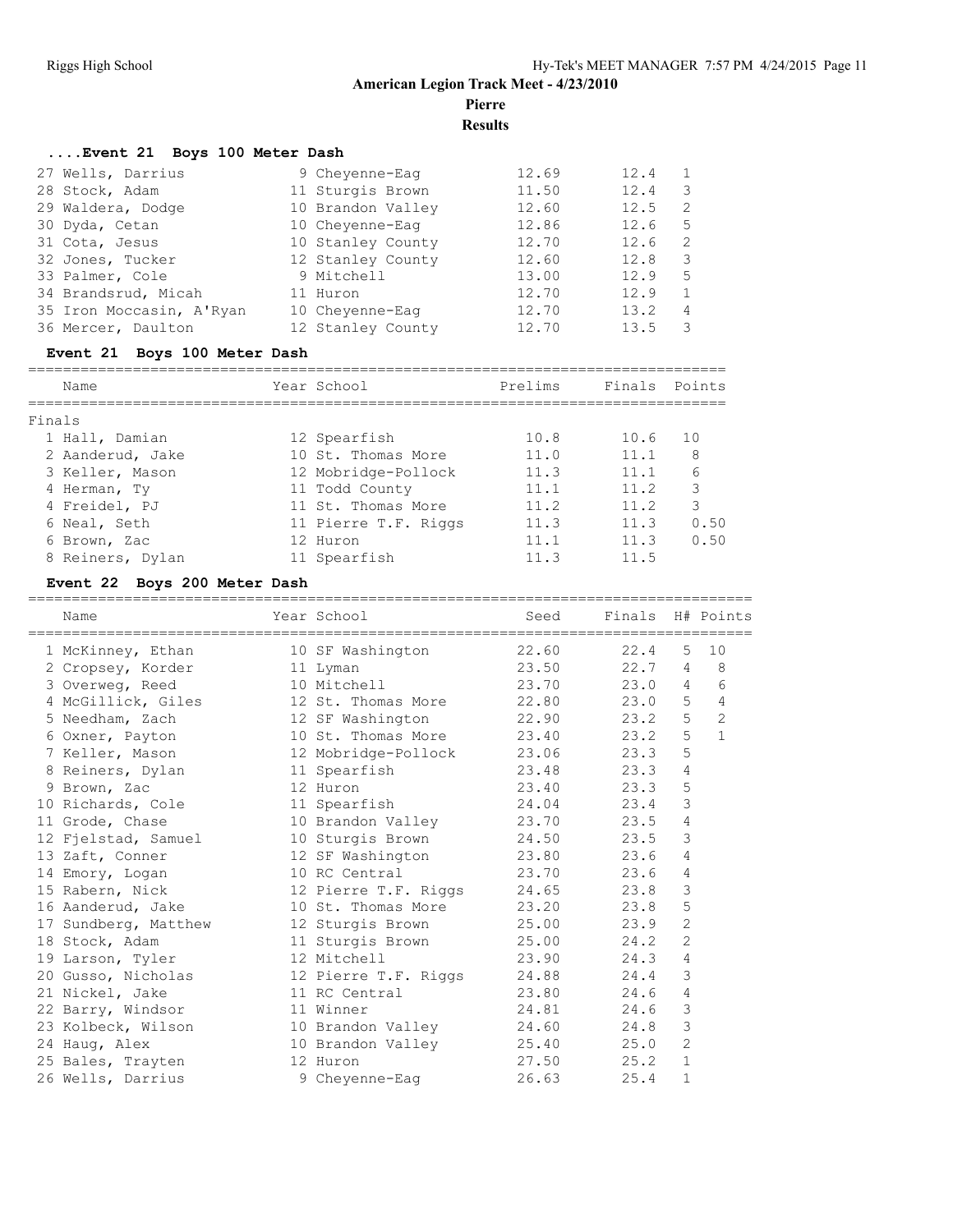**Pierre**

**Results**

#### **....Event 22 Boys 200 Meter Dash**

| 27 Bertram, Trevor         | 10 Winner            | 26.01 | 25.5 | 2            |
|----------------------------|----------------------|-------|------|--------------|
| 28 Bauer, Nathan           | 9 Mobridge-Pollock   | 25.44 | 25.6 | 2            |
| 29 Mercer, Daulton         | 12 Stanley County    | 25.00 | 25.7 | 2            |
| 30 Bartlett, Kaytonna      | 10 Cheyenne-Eaq      | 27.47 | 25.9 | $\mathbf{1}$ |
| 31 Brandsrud, Micah        | 11 Huron             | 28.60 | 26.0 | $\mathbf{1}$ |
| 32 Jones, Tucker           | 12 Stanley County    | 26.00 | 26.1 | 2            |
| 33 Frost, Fritz            | 10 Cheyenne-Eag      | 27.18 | 26.6 | $\mathbf{1}$ |
| 34 Palmer, Cole            | 9 Mitchell           | 27.90 | 26.6 | $\mathbf{1}$ |
| 35 Fischer, Garrett        | 9 Dupree             | 26.00 | 28.1 | 2            |
| 36 Hauck, Joshua           | 12 Pierre T.F. Riggs | 30.89 | 29.4 | $\mathbf{1}$ |
| 37 Cota, Jesus             | 10 Stanley County    | 25.00 | 31.2 | 3            |
| 38 Peacock, Maxwell        | 7 Dupree             | 27.00 | 34.9 | $\mathbf{1}$ |
| -- Walton-Blanden, Kailleb | 9 RC Central         | 24.00 | ΝT   | 3            |
| -- Hall, Damian            | 12 Spearfish         | 22.48 | NΤ   | 5            |

#### **Event 23 Boys 400 Meter Dash**

=================================================================================== Name Year School Seed Finals H# Points =================================================================================== 1 Feterl, Isaiah 11 SF Washington 50.80 49.9 4 10 2 Reiners, Dylan 11 Spearfish 52.35 51.2 4 8 3 Galbraith, Nathan 12 Winner 51.50 51.5 4 6 4 Cropsey, Korder 11 Lyman 53.00 51.8 4 4 5 Keller, Mason 12 Mobridge-Pollock 53.32 52.3 4 2 6 Fiala, Kahler 12 Pierre T.F. Riggs 52.66 52.4 4 1 7 Wollman, John 11 Pierre T.F. Riggs 54.99 52.5 3 8 Peterson, Matt 10 Spearfish 53.50 52.6 3 9 Burkhart, Brandon 12 SF Washington 55.00 52.8 3 10 Mikkelsen, Ryan 11 Pierre T.F. Riggs 52.86 53.2 4 11 Deehr, Keisean 9 SF Washington 56.00 54.4 2 12 Rafferty, Thomas 9 St. Thomas More 53.00 54.8 4 13 Collins, Hunter 10 St. Thomas More 55.00 55.8 3 14 Wickersham, Alex 10 Brandon Valley 55.80 56.6 3 15 Haug, Alex 10 Brandon Valley 55.90 57.1 2 16 Waldera, Dodge 10 Brandon Valley 58.50 58.3 2 17 Bertram, Trevor 10 Winner 58.10 58.5 2 18 Iron Moccasin, A'Ryan 10 Cheyenne-Eag 59.94 59.4 2 19 Frost, Fritz 10 Cheyenne-Eag 1:05.00 1:00.3 1 20 Mauer, Jared 9 Mitchell 1:03.10 1:01.0 1 21 Jones, Tucker 12 Stanley County 59.00 1:01.3 2 22 Habeck, Ryan 9 Stanley County 1:02.00 1:01.4 1 23 Mercer, Daulton 12 Stanley County 1:00.00 1:01.4 1 24 Smith, Jacob 9 Huron 56.70 1:02.6 2 -- Boltz, Galen 11 Todd County 57.00 NT 2 -- McDainel, Keenan 9 Dupree 1:05.00 NT 1 -- Heinz, Hyland 10 Huron 54.70 NT 3 -- Uher, Jarod 9 Mitchell 1:03.00 NT 1 -- Stephens, Todd 9 RC Central 54.50 NT 3 -- Lien, Tyler 10 Huron 10 Hotel 55.10 NT 3

#### **Event 24 Boys 800 Meter Run**

| Name             |  | Year School      | Seed    | Finals H# Points |  |
|------------------|--|------------------|---------|------------------|--|
| 1 Simmons, Jacob |  | 12 Sturgis Brown | 1:57.00 | $1:54.9$ 2 10    |  |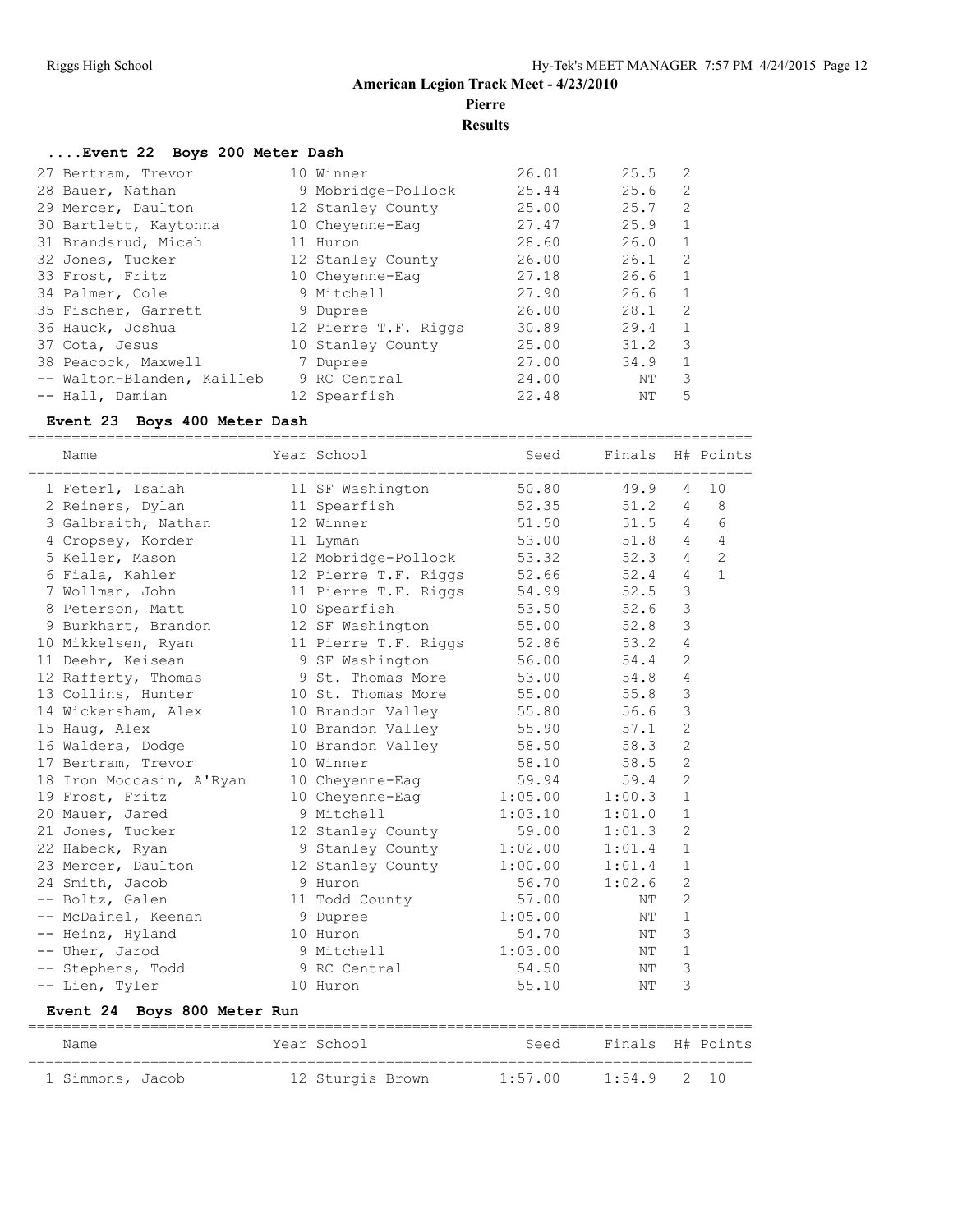## **American Legion Track Meet - 4/23/2010 Pierre**

**Results**

## **....Event 24 Boys 800 Meter Run**

| 2 Selken, Mitchell     | 12 Brandon Valley            | 2:01.20 | 1:59.9 | 2                     | 8              |
|------------------------|------------------------------|---------|--------|-----------------------|----------------|
| 3 Julian, Lucas        | 10 St. Thomas More           | 2:00.90 | 2:00.7 | $\overline{2}$        | 6              |
| 4 Ireland, Beau        | 11 Sturgis Brown             | 2:02.00 | 2:01.4 | $\overline{2}$        | $\overline{4}$ |
| 5 Hegland, Jacob       | 11 Brandon Valley            | 2:03.00 | 2:02.0 | $\mathbf{2}$          | $\overline{c}$ |
| 6 Derr, Alex           | 11 SF Washington             | 2:01.00 | 2:02.4 | $\overline{2}$        | $\mathbf{1}$   |
| 7 Oluak, Alipo         | 12 SF Washington             | 2:03.00 | 2:03.2 | $\mathbf{2}$          |                |
| 8 McKinley, Seth       | 11 Pierre T.F. Riggs 2:11.52 |         | 2:03.6 | $\mathbf{2}^{\prime}$ |                |
| 9 Schuyler, Coleton    | 12 Winner                    | 2:04.36 | 2:04.4 | 2                     |                |
| 10 Trainor, Ty         | 9 St. Thomas More            | 2:09.90 | 2:05.1 | 2                     |                |
| 11 Eisenbeisz, Bennett | 12 Pierre T.F. Riggs         | 2:02.18 | 2:05.8 | 2                     |                |
| 12 Cottier, Andrew     | 10 RC Central                | 2:12.00 | 2:11.1 | $\mathbf{1}$          |                |
| 13 Mendez, Cesar       | 10 Spearfish                 | 2:12.00 | 2:11.8 | $\mathbf{1}$          |                |
| 14 Jones, Porter       | 10 Pierre T.F. Riggs 2:07.08 |         | 2:13.2 | 2                     |                |
| 15 Allen, Jesse        | 10 Todd County               | 2:15.00 | 2:16.3 | $\mathbf{1}$          |                |
| 16 Deming, Tristan     | 10 RC Central                | 2:12.00 | 2:16.4 | 2                     |                |
| 17 Relf, Zach          | 10 Sturgis Brown             | 2:15.00 | 2:18.9 | $\mathbf{1}$          |                |
| 18 Kramme, Shale       | 11 Stanley County            | 2:20.00 | 2:19.8 | $\mathbf{1}$          |                |
| 19 Larson, Caleb       | 11 Mitchell                  | 2:17.40 | 2:21.0 | $\mathbf{1}$          |                |
| 20 Schelske, Hayden    | 12 Lyman                     | 2:24.00 | 2:25.4 | $\mathbf{1}$          |                |
| 21 Brown Wolf, Elijah  | 11 Cheyenne-Eag              | 2:29.43 | 2:29.7 | $\mathbf{1}$          |                |
| 22 Habeck, Ryan        | 9 Stanley County             | 2:26.49 | 2:32.7 | $\mathbf{1}$          |                |
| 23 Whaley, Jack        | 10 Stanley County            | 2:30.00 | 2:33.3 | $\mathbf{1}$          |                |
| 24 Pederson, CL        | 7 Dupree                     | 2:30.00 | 2:34.5 | $\mathbf{1}$          |                |
| 25 Mauer, Jared        | 9 Mitchell                   | 2:33.40 | 2:36.4 | $\mathbf{1}$          |                |
| 26 Birkeland, Clifton  | 7 Dupree                     | 2:45.00 | 2:53.9 | $\mathbf{1}$          |                |
| 27 Petersen, Carl      | 11 Cheyenne-Eag 2:50.00      |         | 3:00.5 | $\mathbf{1}$          |                |
| 28 Gripne, Delvin      | 9 Cheyenne-Eaq               | 2:45.00 | 3:01.3 | $\mathbf{1}$          |                |
| -- Stiles, Ryan        | 12 RC Central                | 2:01.00 | NT     | 2                     |                |
| -- Hanna, Jakob        | 10 Brandon Valley            | 2:02.10 | NT     | 2                     |                |
| -- Kray, Alec          | 11 SF Washington             | 2:01.00 | NT     | 2                     |                |
| -- Uher, Jarod         | 9 Mitchell                   | 2:32.30 | NΤ     | $\mathbf{1}$          |                |
|                        |                              |         |        |                       |                |

## **Event 25 Boys 1600 Meter Run**

| Name<br>========================  | Year School              | Seed    | Finals Points |                |
|-----------------------------------|--------------------------|---------|---------------|----------------|
| 1 Simmons, Jacob                  | 12 Sturgis Brown         | 4:25.00 | 4:31.4        | 10             |
| 2 Kray, Alec                      | 11 SF Washington         | 4:40.00 | 4:36.6        | 8              |
| 3 Hanna, Jakob Mandara            | 10 Brandon Valley        | 4:34.20 | 4:37.7        | 6              |
| 4 Keyes, Jebben                   | 11 Pierre T.F. Riggs     | 4:47.20 | 4:45.0        | 4              |
| 5 Uthe, Bailey                    | 12 SF Washington         | 4:42.00 | 4:48.6        | $\overline{c}$ |
| 6 Stellingwerf, Deitrich          | 10 SF Washington         | 4:45.00 | 4:49.2        | $\mathbf{1}$   |
| 7 Cottier, Andrew                 | 10 RC Central            | 5:01.00 | 4:49.9        |                |
| 8 Relf, Zach                      | 10 Sturgis Brown         | 5:30.00 | 4:58.6        |                |
| 9 Allen, Jesse                    | 10 Todd County           | 5:11.00 | 5:00.0        |                |
| 10 Parker, Matt                   | 10 Spearfish             | 5:14.67 | 5:00.8        |                |
| 11 Meiners, Cale 9 Stanley County |                          | 5:21.50 | 5:08.4        |                |
| 12 Larson, Caleb                  | 11 Mitchell and Mitchell | 5:05.20 | 5:10.1        |                |
| 13 Whirlwind Soldier, Danie       | 12 Todd County           | 5:10.00 | 5:12.8        |                |
| 14 Grassrope, Iren                | 10 Lyman                 | 5:04.00 | 5:15.5        |                |
| 15 Pederson, CL                   | 7 Dupree                 | 5:20.00 | 5:30.6        |                |
| 16 Neigel, Harley                 | 9 Cheyenne-Eaq           | 5:28.95 | 5:30.9        |                |
| 17 Slocum, Joshua                 | 12 Pierre T.F. Riggs     | 5:40.00 | 5:37.5        |                |
| 18 Timmer, Gavin                  | 9 St. Thomas More        | 5:40.40 | 5:39.3        |                |
| 19 Gripne, Delvin                 | 9 Chevenne-Eag           | 6:00.00 | 6:08.2        |                |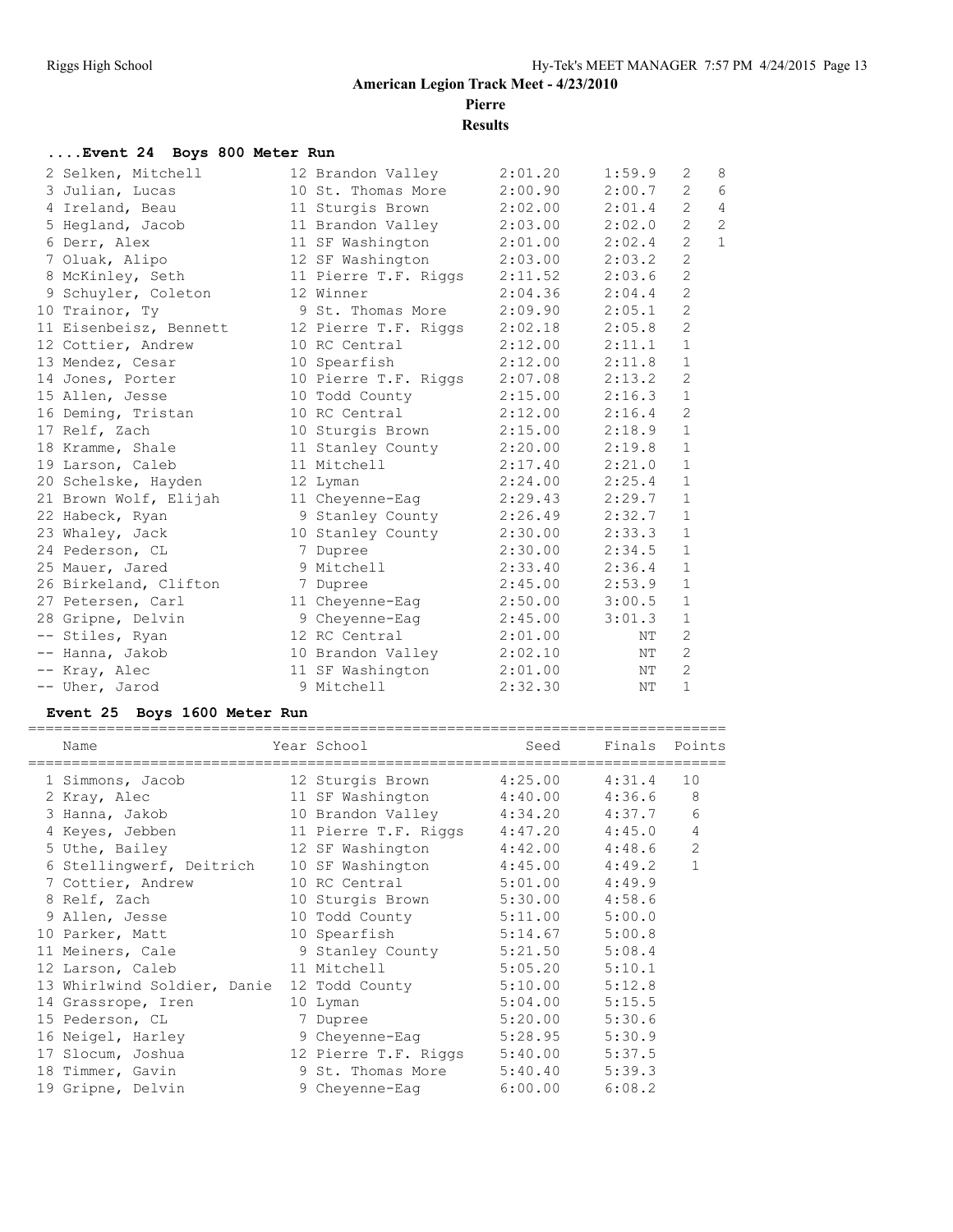**Pierre**

**Results**

================================================================================

## **....Event 25 Boys 1600 Meter Run**

| 20 Birkeland, Clifton      | 7 Dupree             | 6:20.00 | 6:10.2 |
|----------------------------|----------------------|---------|--------|
| -- Takahashi, Matthew      | 12 Sturgis Brown     | 5:00.00 | NΤ     |
| -- Selken, Mitchell        | 12 Brandon Valley    | 4:44.60 | NΤ     |
| -- Ramirez, Luis           | 10 Pierre T.F. Riggs | 4:57.98 | NΤ     |
| -- Guildner-Pruess, Connor | 9 St. Thomas More    | 5:25.00 | NΤ     |
| -- Hegland, Jacob          | 11 Brandon Valley    | 4:36.10 | NΤ     |
| -- Hovdenes, Matt          | 11 Spearfish         | 5:12.01 | NΤ     |
| -- Harris, Justin          | 11 Spearfish         | 5:01.78 | NΤ     |

## **Event 26 Boys 3200 Meter Run**

| Name                    | Year School          | Seed     | Finals Points |    |
|-------------------------|----------------------|----------|---------------|----|
| 1 Swenson, Logan        | 12 SF Washington     | 10:30.00 | 10:31.8       | 10 |
| 2 Knoblich, Cole        | 11 SF Washington     | 10:30.00 | 10:31.9       | 8  |
| 3 Singleton, Theron     |                      |          | 10:35.2       | 6  |
| 4 Harris, Justin        | 11 Spearfish         | 10:40.65 | 10:36.6       | 4  |
| 5 Buchholz, Cadin       | 9 Pierre T.F. Riggs  | 10:51.66 | 10:39.5       | 2  |
| 6 VanDenHemel, Shay     | 9 Stanley County     | 11:09.00 | 10:40.2       | 1  |
| 7 Wilde, Max            | 9 Brandon Valley     | 11:05.00 | 10:46.6       |    |
| 8 Meiners, Cale         | 9 Stanley County     | 11:47.00 | 10:47.2       |    |
| 9 Corbett, Brenden      | 10 Huron             | 11:16.20 | 11:14.0       |    |
| 10 Richards, Noah       | 9 SF Washington      | 11:10.00 | 11:17.9       |    |
| 11 Brown Wolf, Elijah   | 11 Cheyenne-Eag      | 11:27.15 | 11:23.6       |    |
| 12 Eagle Chasing, Ethan | 9 Dupree             | 11:20.00 | 11:25.3       |    |
| 13 Chase, Ryan          | 11 Huron             | 11:16.70 | 11:25.6       |    |
| 14 Mahowald, Nicholas   | 11 Pierre T.F. Riggs | 11:30.00 | 11:28.7       |    |
| 15 Nelson, Gage         | 8 Mitchell           | 12:25.20 | 11:58.2       |    |
| 16 Loecker, Josh        | 10 Mitchell          | 11:36.30 | 12:13.1       |    |
| 17 Brown, Adam          | 9 Stanley County     | 13:20.00 | 12:38.6       |    |
| -- Dutson, Cody         | 12 Brandon Valley    | 11:07.00 | NΤ            |    |
| -- Grassrope, Iren      | 10 Lyman             | 11:00.00 | NΤ            |    |
|                         |                      |          |               |    |

## **Event 27 Boys 110 Meter Hurdles**

| Name                 | Year School          | Seed  | Prelims   | H#             |
|----------------------|----------------------|-------|-----------|----------------|
| Preliminaries        |                      |       |           |                |
| 1 Maxon, Talon       | 12 RC Central        | 14.80 | 14.40 1   |                |
| 2 Henderson, Evan    | 12 St. Thomas More   | 17.50 | 15.60     | 2              |
| 3 Booth, Matthew     | 12 Pierre T.F. Riggs | 16.67 | 15.90 3   |                |
| 4 Enalls, Michael    | 11 SF Washington     | 16.60 | $16.0q$ 3 |                |
| 5 Poignee, Jordan    | 11 Todd County       | 16.90 | 16.2q     | 2              |
| 6 Pierce, Antonio    | 10 RC Central        | 16.80 | 16.4q     | $\mathbf{1}$   |
| 7 Waddell, Tanner    | 12 SF Washington     | 16.20 | 17.0q     | 2              |
| 8 Mohr-Eymer, Conrad | 11 Lyman             | 16.70 | 17.3a     | 2              |
| 9 Permann, Alex      | 10 Sturgis Brown     | 17.50 | 17.4      | 3              |
| 10 Naasz, Sam        | 12 Winner            | 16.82 | 17.5      | 1              |
| 11 Milton, Phyzon    | 11 Lyman             | 17.80 | 17.6      | $\mathbf{1}$   |
| 12 Donahoe, Josh     | 9 Brandon Valley     | 17.70 | 18.1      | $\mathbf{1}$   |
| 13 Garcia, Miquel    | 9 SF Washington      | 18.40 | 18.1      | 3              |
| 14 West, Justice     | 10 Sturgis Brown     | 17.10 | 18.4      | 3              |
| 15 Mason, Tanner     | 12 Sturgis Brown     | 18.00 | 18.5      | 2              |
| 16 House, James      | 10 Brandon Valley    | 19.50 | 19.1      | $\overline{2}$ |
| 17 Haqqar, Robert    | 12 Brandon Valley    | 19.70 | 19.8      | $\mathbf{1}$   |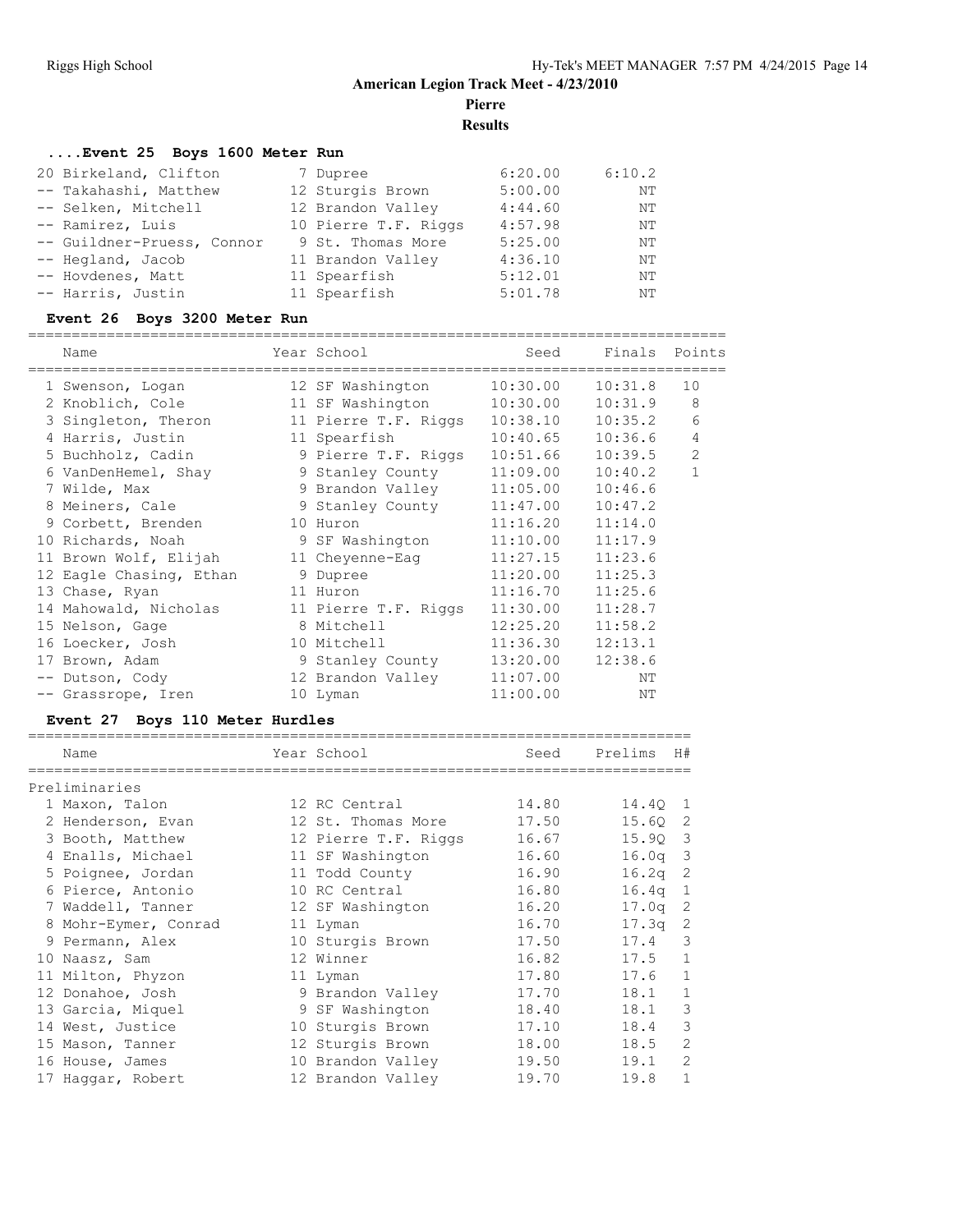#### **Pierre**

#### **Results**

#### **....Event 27 Boys 110 Meter Hurdles**

18 Gwaltney, David 10 RC Central 19.00 20.3 3

## **Event 27 Boys 110 Meter Hurdles**

| Name                 | Year School          | Prelims | Finals Points |                |
|----------------------|----------------------|---------|---------------|----------------|
| Finals               |                      |         |               |                |
| 1 Maxon, Talon       | 12 RC Central        | 14.4    | 14.4          | 10             |
| 2 Henderson, Evan    | 12 St. Thomas More   | 15.6    | 15.3          | 8              |
| 3 Booth, Matthew     | 12 Pierre T.F. Riggs | 15.9    | 16.0          | 6              |
| 4 Enalls, Michael    | 11 SF Washington     | 16.0    | 16.0          |                |
| 5 Poignee, Jordan    | 11 Todd County       | 16.2    | 16.2          | $\mathfrak{D}$ |
| 6 Pierce, Antonio    | 10 RC Central        | 16.4    | 16.2          |                |
| 7 Waddell, Tanner    | 12 SF Washington     | 17.0    | 16.5          |                |
| 8 Mohr-Eymer, Conrad | 11 Lyman             | 17.3    | 16.5          |                |

#### **Event 28 Boys 300 Meter Hurdles**

=================================================================================== Name The Year School Seed Finals H# Points =================================================================================== 1 Klapperich, Alex 12 St. Thomas More 40.50 40.2 3 10 2 Henderson, Evan 12 St. Thomas More 40.80 40.5 3 8 3 Waddell, Tanner 12 SF Washington 41.00 40.9 3 6 4 Mohr-Eymer, Conrad 11 Lyman 43.00 42.0 3 4 5 Pierce, Antonio 10 RC Central 43.50 42.1 2 2 6 Brown, Zac 12 Huron 43.32 42.6 2 1 7 Poignee, Jordan 11 Todd County 43.00 42.7 3 8 Booth, Matthew 12 Pierre T.F. Riggs 41.98 42.9 3 9 West, Justice  $10$  Sturgis Brown  $44.50$   $43.1$  2 10 Maxon, Talon 12 RC Central 42.50 43.1 3 11 Mason, Tanner 12 Sturgis Brown 44.30 43.1 2 12 Covey, Jamaal 12 Pierre T.F. Riggs 42.37 43.6 3 13 Haley, Tyrel 12 Winner 43.80 43.6 2 14 Permann, Alex 10 Sturgis Brown 45.80 43.6 1 15 Enalls, Michael 11 SF Washington 45.00 44.4 2 16 Milton, Phyzon 11 Lyman 46.00 44.7 1 17 Garreau, Warrent 10 Pierre T.F. Riggs 45.28 44.9 2 18 Donahoe, Josh 9 Brandon Valley 45.10 45.6 2 19 Carter, JD 8 Stanley County 47.00 45.9 1 20 House, James 10 Brandon Valley 46.30 46.1 1 21 Buckingham, Cody 10 RC Central 49.00 48.7 1 22 Garcia, Miquel 9 SF Washington 47.50 49.2 1 23 Haggar, Robert 12 Brandon Valley 50.40 50.1 1

#### **Event 29 Boys 4x100 Meter Relay**

| School              | Seed  | Finals H# Points |   |     |
|---------------------|-------|------------------|---|-----|
| 1 SF Washington     | 44.40 | 43.8             | 2 | 1 O |
| 2 St. Thomas More   | 44.70 | 44.0             | 2 | 8   |
| 3 RC Central        | 44.80 | 44.6             | 2 | 6   |
| 4 Spearfish         | 45.42 | 46.0             | 2 | 4   |
| 5 Pierre T.F. Riggs | 46.00 | 46.2             | 2 | -2  |
| 6 Winner            | 46.90 | 46.2             |   |     |
| 7 Mobridge-Pollock  | 46.60 | 46.4             | 2 |     |
|                     |       |                  |   |     |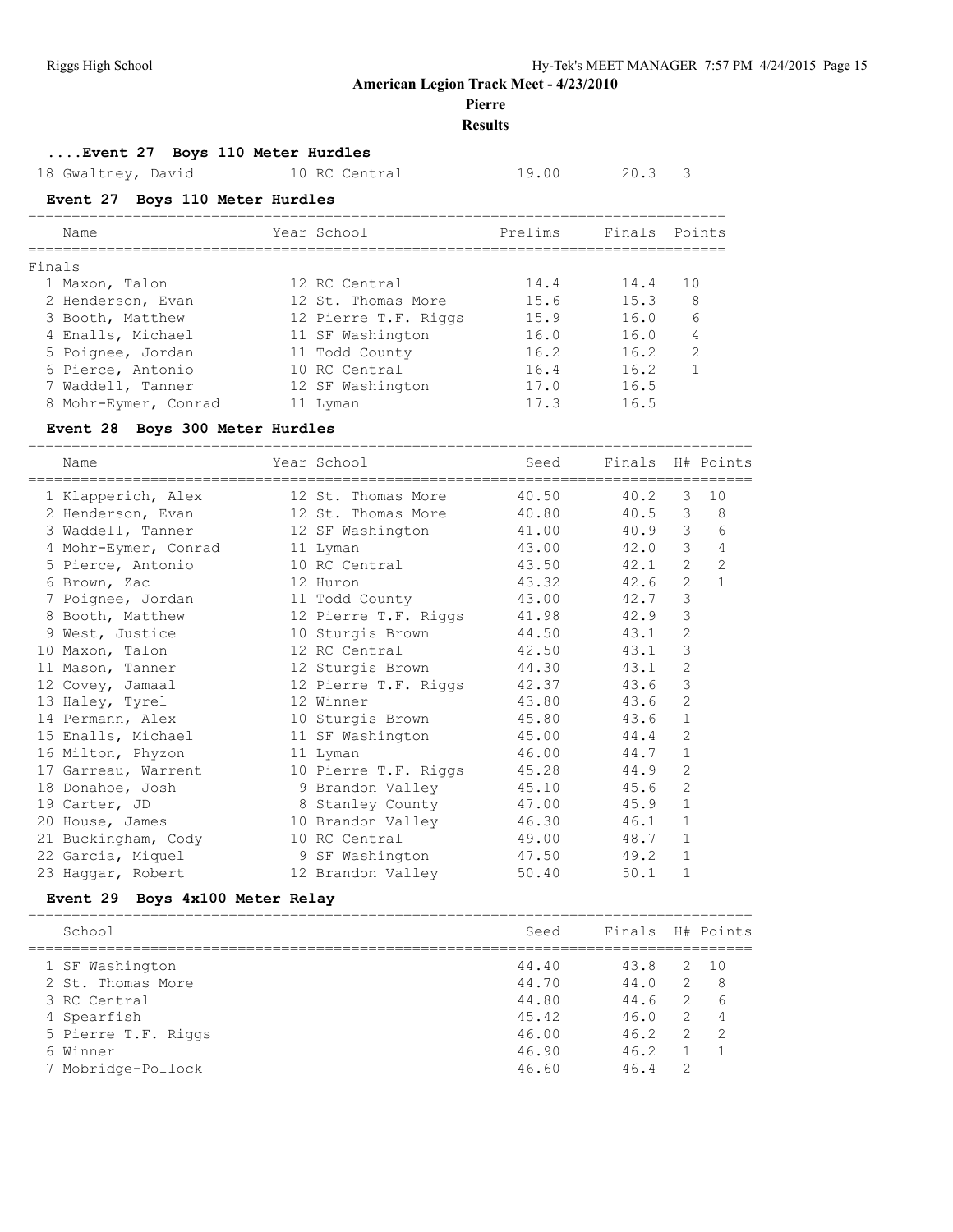## **Pierre**

## **Results**

## **....Event 29 Boys 4x100 Meter Relay**

| 8 Huron                 | 46.70 | 46.4 |     |
|-------------------------|-------|------|-----|
| 9 Mitchell              | 48.00 | 46.5 |     |
| 10 Todd County          | 47.00 | 46.6 |     |
| 11 Sturgis Brown        | 45.00 | 46.8 | - 2 |
| 12 Stanley County       | 47.50 | 47.7 |     |
| 13 Brandon Valley       | 46.40 | 48.1 | - 2 |
| 14 Cheyenne-Eagle Butte | 50.00 | 52.6 |     |

## **Event 30 Boys 4x200 Meter Relay**

|    | School               | Seed    | Finals |                | H# Points    |
|----|----------------------|---------|--------|----------------|--------------|
|    | 1 SF Washington      | 1:31.80 | 1:31.2 | 2              | 10           |
|    | 2 St. Thomas More    | 1:31.80 | 1:31.2 | $\overline{2}$ | 8            |
|    | 3 Spearfish          | 1:33.86 | 1:32.1 | 2              | 6            |
|    | 4 RC Central         | 1:34.20 | 1:32.1 | $\overline{2}$ | 4            |
|    | 5 Brandon Valley     | 1:37.20 | 1:33.1 | $\overline{2}$ | 2            |
|    | 6 Lyman              | 1:37.50 | 1:33.3 | 2              | $\mathbf{1}$ |
|    | 7 Todd County        | 1:38.00 | 1:33.5 | $\overline{2}$ |              |
|    | 8 Winner             | 1:38.20 | 1:36.6 | $\mathbf{1}$   |              |
|    | 9 Sturgis Brown      | 1:38.00 | 1:36.6 | $\mathbf{1}$   |              |
| 10 | Huron                | 1:36.70 | 1:36.7 | $\mathfrak{D}$ |              |
|    | 11 Pierre T.F. Riggs | 1:39.00 | 1:37.1 | $\mathbf{1}$   |              |
|    | 12 Stanley County    | 1:40.00 | 1:37.2 | 1              |              |
|    | 13 Mitchell          | 1:50.00 | 1:37.7 |                |              |
|    | 14 Mobridge-Pollock  | 1:41.29 | 1:37.8 |                |              |
|    | Cheyenne-Eagle Butte | 2:04.59 | ΝT     |                |              |
|    |                      |         |        |                |              |

## **Event 31 Boys 4x400 Meter Relay**

| School                  | Seed    | Finals |                | H# Points     |
|-------------------------|---------|--------|----------------|---------------|
| 1 SF Washington         | 3:28.60 | 3:26.3 | 2              | 1 O           |
| 2 Spearfish             | 3:29.29 | 3:30.6 | 2              | 8             |
| 3 St. Thomas More       | 3:30.00 | 3:31.8 | 2              | 6             |
| 4 Brandon Valley        | 3:36.50 | 3:33.4 | $\overline{2}$ | 4             |
| 5 Winner                | 3:40.80 | 3:35.3 | $\overline{2}$ | $\mathcal{L}$ |
| 6 Pierre T.F. Riggs     | 3:35.00 | 3:37.5 | $\overline{2}$ |               |
| 7 Sturgis Brown         | 3:50.00 | 3:41.1 |                |               |
| 8 RC Central            | 3:35.00 | 3:46.5 | 2              |               |
| 9 Stanley County        | 3:48.00 | 3:47.5 | $\mathfrak{D}$ |               |
| 10 Mitchell             | 3:50.00 | 3:54.2 |                |               |
| 11 Mobridge-Pollock     | 3:52.18 | 3:54.7 |                |               |
| 12 Cheyenne-Eagle Butte | 5:20.00 | 4:16.0 |                |               |
|                         |         |        |                |               |

## **Event 32 Boys 4x800 Meter Relay**

| School              | Seed    | Finals | Points |
|---------------------|---------|--------|--------|
| 1 SF Washington     | 8:15.00 | 8:05.5 | 1 O    |
| 2 Sturgis Brown     | 8:10.00 | 8:09.6 | 8      |
| 3 Brandon Valley    | 8:17.00 | 8:11.6 |        |
| 4 Pierre T.F. Riggs | 8:25.00 | 8:23.1 |        |
| 5 Spearfish         | 8:46.94 | 8:40.6 | っ      |
| 6 Stanley County    | 9:25.00 | 9:11.4 |        |
|                     |         |        |        |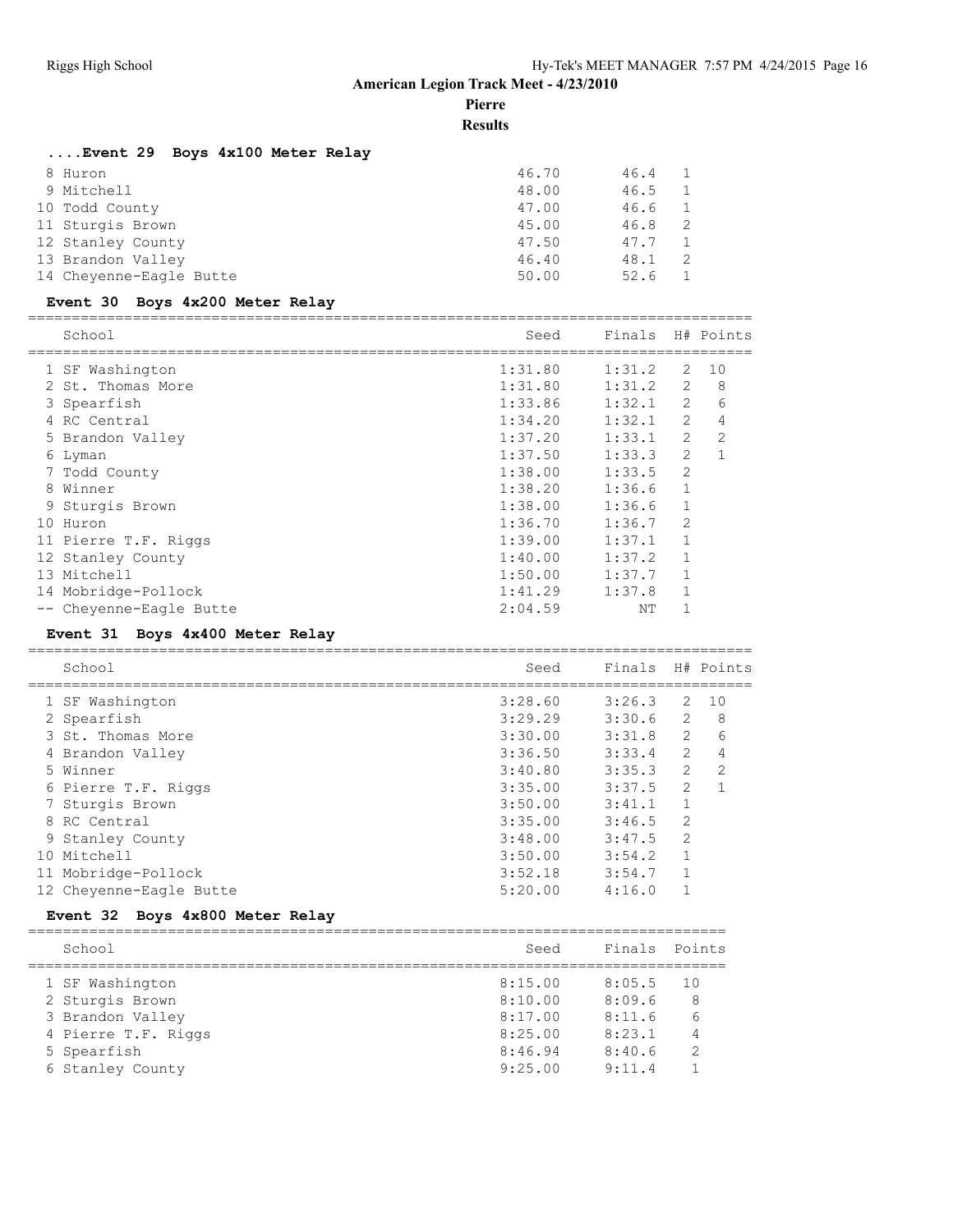**Pierre**

**Results**

#### **....Event 32 Boys 4x800 Meter Relay**

| 7 Huron                | 9:35.50 | 9:18.4 |
|------------------------|---------|--------|
| 8 Mitchell             | 9:00.00 | 9:33.0 |
| 9 Cheyenne-Eagle Butte | 9:52.00 | 9:59.3 |
| -- RC Central          | 8:45.00 | DO     |
| -- St. Thomas More     | 8:32.00 | DO     |

#### **Event 33 Boys 1600 Sprint Medley**

=================================================================================== School Seed Finals H# Points =================================================================================== 1 SF Washington 3:48.00 3:45.8 2 10 2 Spearfish 3:54.22 3:49.8 2 8 3 Pierre T.F. Riggs 3:45.00 3:50.3 2 6 4 Todd County 3:50.00 3:53.3 2 4 5 Sturgis Brown 3:50.00 3:53.7 2 2 6 Winner 3:40.60 3:56.1 2 1 7 Brandon Valley 3:55.00 3:56.6 2 8 Huron 3:55.68 3:58.5 1 9 RC Central 4:04.00 4:00.1 1 10 Mobridge-Pollock 3:59.26 4:03.6 1 11 St. Thomas More 3:52.00 4:04.1 2 12 Stanley County 4:00.00 4:06.1 1

#### **Event 34 Boys Shot Put**

================================================================================ Name Year School Seed Finals Points ================================================================================ 1 Reinke, Max 11 Pierre T.F. Riggs 48-10.00 48-04.00 10 2 Rotert, Brendan 10 Spearfish 48-07.50 47-11.00 8 3 Nelson, Chandler 12 Mitchell 49-09.00 47-05.00 6 4 Gutierrez, Mark Jay 11 Pierre T.F. Riggs 47-06.00 47-01.00 4 5 Harter, Brendan 12 Winner 49-03.00 46-01.00 2 6 Weier, Kyle 11 Mitchell 43-00.00 46-00.00 1 7 Kortermeyer, Isaac 10 St. Thomas More 42-00.00 44-03.00 8 Colman, Erick 9 Pierre T.F. Riggs 41-10.00 43-06.00 9 Holm, Nate 12 Brandon Valley 42-01.00 42-08.50 10 Hoftiezer, Damon 10 Stanley County 45-11.75 41-10.00 11 Holmes, Andy 11 Brandon Valley 42-06.00 41-06.00 12 LaCroix, Sawyer 12 Lyman 42-00.00 41-02.50 13 Kidwiler, Kelly 12 Winner 44-01.00 40-11.00 14 Williams, Colter 11 Sturgis Brown 41-00.00 40-07.00 15 Murphey, Ira 10 RC Central 40-00.00 40-06.50 16 Christie, Bryce 10 Brandon Valley 42-10.00 40-04.00 17 Braun, Devon 11 Spearfish 43-08.00 39-08.00 18 Wells, Aren 10 RC Central 38-00.00 39-04.00 19 McGough, Logan 10 RC Central 43-03.00 39-02.00 20 Amdahl, Jenson 11 SF Washington 40-00.00 39-01.00 21 Sachtjen, Trevor 12 Winner 40-03.00 39-00.00 22 Wilson, Jackson 9 SF Washington 38-00.00 38-06.00 23 Hill, Isaac 12 Spearfish 40-10.25 37-08.00 24 Janovy, Nick 10 Sturgis Brown 38-00.00 36-00.00 25 Christenson, Mark 12 Huron 33-02.00 34-09.00 26 Lorenzini, Alex 10 SF Washington 36-00.00 34-03.50 27 Hoftiezer, Brady 8 Stanley County 34-02.25 33-06.00 28 Clausen, Weston 10 Cheyenne-Eag 33-00.00 32-01.50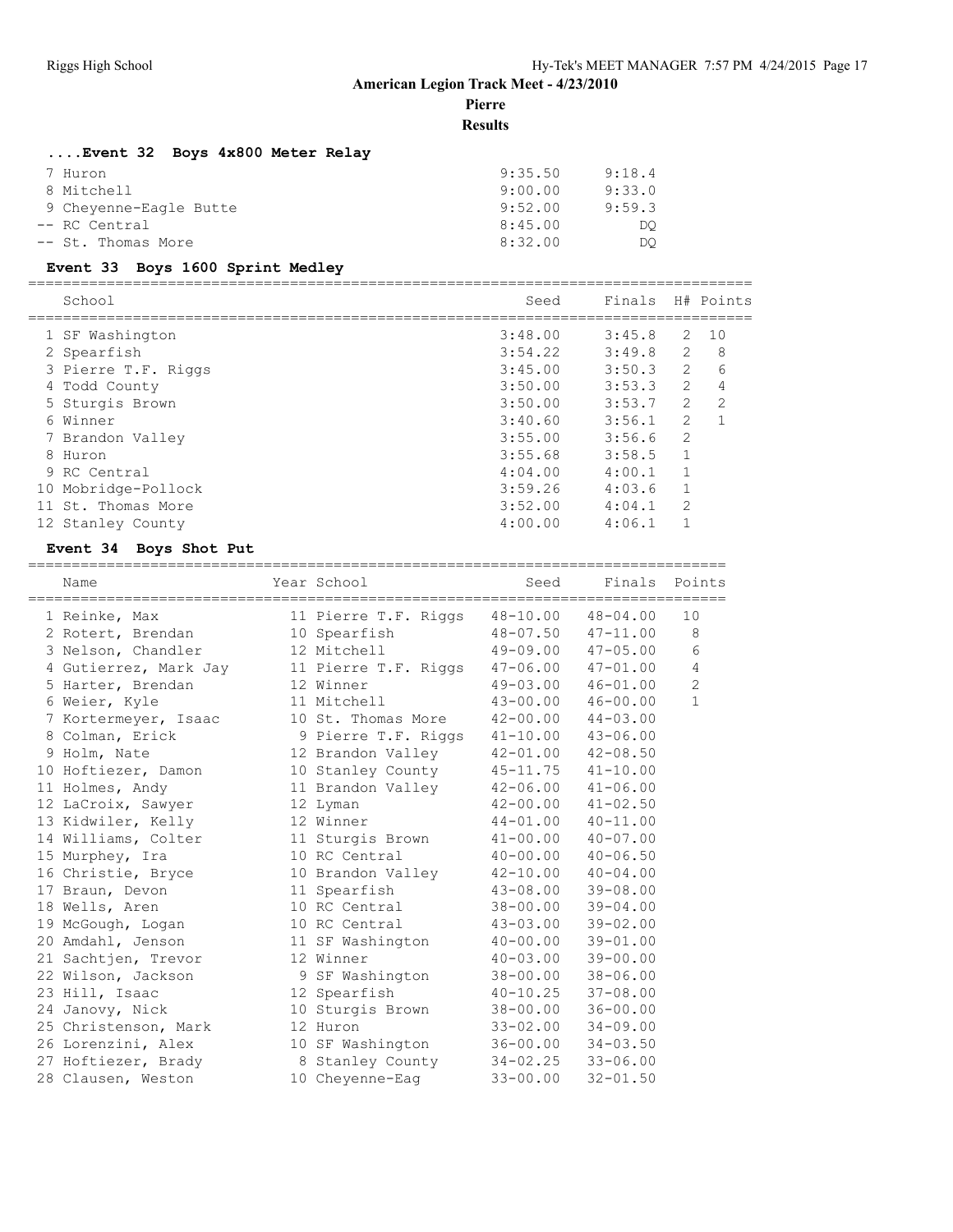**Pierre**

**Results**

## **....Event 34 Boys Shot Put**

| 29 Long, Cole        | 9 Mitchell         | $30 - 03.75$ | $30 - 00.75$ |
|----------------------|--------------------|--------------|--------------|
| 30 Fischer, Garrett  | 9 Dupree           | $29 - 01.00$ | $28 - 08.00$ |
| 31 Jewett, Wyatt     | 10 Cheyenne-Eaq    | $30 - 00.00$ | $28 - 04.00$ |
| 32 Carter, Jalen     | 10 Stanley County  | $29 - 08.00$ | $28 - 02.50$ |
| 33 McDainel, Keenan  | 9 Dupree           | $24 - 00.00$ | $25 - 03.50$ |
| 34 Peacock, Maxwell  | 7 Dupree           | $21 - 00.00$ | $22 - 11.00$ |
| 35 Petersen, Curtis  | 9 Chevenne-Eag     | $25 - 00.00$ | $21 - 10.00$ |
| -- Keller, Carson    | 9 Mobridge-Pollock | $45 - 01.00$ | ND.          |
| -- Lensegrav, Dravan | 10 Sturgis Brown   | $40 - 00.00$ | ND.          |

## **Event 35 Boys Discus Throw**

| Name                   | Year School          | Seed       | Finals     | Points         |
|------------------------|----------------------|------------|------------|----------------|
| 1 Nelson, Chandler     | 12 Mitchell          | $169 - 06$ | $172 - 07$ | 10             |
| 2 Amdahl, Jenson       | 11 SF Washington     | $128 - 02$ | $138 - 06$ | 8              |
| 3 Hoftiezer, Damon     | 10 Stanley County    | $131 - 01$ | $136 - 06$ | 6              |
| 4 Reinke, Max          | 11 Pierre T.F. Riggs | $121 - 04$ | $133 - 06$ | 4              |
| 5 Keller, Carson       | 9 Mobridge-Pollock   | $136 - 03$ | $133 - 02$ | $\overline{2}$ |
| 6 Harter, Brendan      | 12 Winner            | $139 - 05$ | $133 - 01$ | $\mathbf{1}$   |
| 7 Kortermeyer, Isaac   | 10 St. Thomas More   | $133 - 00$ | $131 - 06$ |                |
| 8 Reisdorfer, Thuro    | 10 SF Washington     | $120 - 00$ | $127 - 03$ |                |
| 9 Stoltenburg, Levi    | 10 Pierre T.F. Riggs | $132 - 03$ | $124 - 07$ |                |
| 10 Braun, Devon        | 11 Spearfish         | $143 - 00$ | $121 - 11$ |                |
| 11 Weier, Kyle         | 11 Mitchell          | $127 - 08$ | $121 - 05$ |                |
| 12 LaCroix, Sawyer     | 12 Lyman             | $120 - 00$ | $121 - 01$ |                |
| 13 Holmes, Andy        | 11 Brandon Valley    | $127 - 01$ | $121 - 00$ |                |
| 14 Gutierrez, Mark Jay | 11 Pierre T.F. Riggs | $116 - 08$ | $116 - 00$ |                |
| 15 Rotert, Brendan     | 10 Spearfish         | $125 - 00$ | $114 - 09$ |                |
| 16 Pulse, Austin       | 11 Brandon Valley    | $120 - 09$ | $114 - 02$ |                |
| 17 Pauly, Slater       | 11 Stanley County    | $111 - 10$ | $109 - 03$ |                |
| 18 Wells, Aren         | 10 RC Central        | $109 - 00$ | $108 - 05$ |                |
| 19 Kludt, John         | 10 Winner            | $126 - 05$ | $106 - 10$ |                |
| 20 Murphey, Ira        | 10 RC Central        | $103 - 00$ | $106 - 02$ |                |
| 21 McGough, Logan      | 10 RC Central        | $104 - 00$ | $105 - 10$ |                |
| 22 Christenson, Mark   | 12 Huron             | $112 - 03$ | $104 - 06$ |                |
| 23 Janovy, Nick        | 10 Sturgis Brown     | $105 - 00$ | $102 - 03$ |                |
| 24 Lorenzini, Alex     | 10 SF Washington     | $112 - 00$ | $96 - 10$  |                |
| 25 Christie, Bryce     | 10 Brandon Valley    | $105 - 04$ | $96 - 00$  |                |
| 26 Getty, Austin       | 11 Mitchell          | $100 - 02$ | $90 - 07$  |                |
| 27 Clausen, Clay       | 11 Cheyenne-Eag      | $99 - 00$  | $88 - 02$  |                |
| 28 Carter, Jalen       | 10 Stanley County    | $90 - 00$  | $85 - 01$  |                |
| 29 Stotts, Jake        | 12 Pierre T.F. Riggs | $78 - 04$  | $x80 - 08$ |                |
| 30 McDainel, Keenan    | 9 Dupree             | $76 - 00$  | $76 - 08$  |                |
| 31 Jewett, Wyatt       | 10 Cheyenne-Eag      | $76 - 00$  | $70 - 07$  |                |
| 32 Fischer, Garrett    | 9 Dupree             | $81 - 00$  | $70 - 04$  |                |
| 33 Peacock, Maxwell    | 7 Dupree             | $55 - 00$  | $54 - 04$  |                |
| 34 Petersen, Curtis    | 9 Cheyenne-Eag       | $50 - 00$  | $50 - 07$  |                |
| -- Hill, Isaac         | 12 Spearfish         | $113 - 04$ | ΝD         |                |
| -- Lensegrav, Dravan   | 10 Sturgis Brown     | $120 - 00$ | <b>ND</b>  |                |
| -- Williams, Colter    | 11 Sturgis Brown     | $135 - 00$ | <b>ND</b>  |                |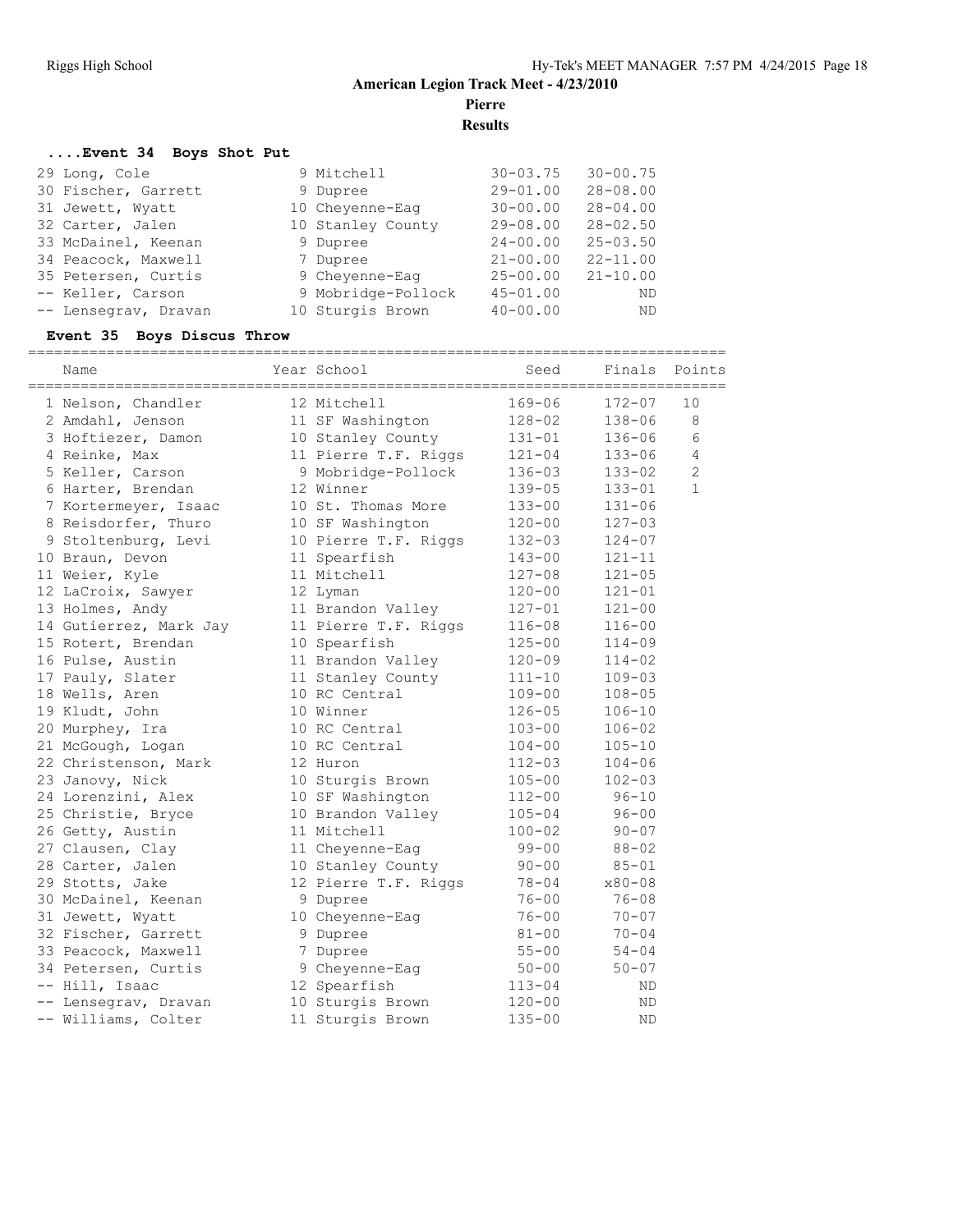**Pierre**

### **Results**

#### **Event 36 Boys High Jump**

|      | Name              | Year School          | Seed        | Finals Points  |               |
|------|-------------------|----------------------|-------------|----------------|---------------|
|      | 1 Hinch, Jaxon    | 11 Spearfish         | $6 - 06.00$ | $6 - 07.00$    | 10            |
|      | 2 Kahn, Darious   | 12 SF Washington     | $6 - 02.00$ | $6 - 01.00$    | 8             |
|      | 3 Covey, Jamaal   | 12 Pierre T.F. Riggs | $6 - 04.00$ | $J6 - 01.00$   | 6             |
|      | 4 Fiala, Kahler   | 12 Pierre T.F. Riggs | $5 - 10.00$ | $J6 - 01.00$   | 4             |
|      | 5 Stephens, Todd  | 9 RC Central         | $5 - 09.00$ | $5 - 09.00$    | $\mathcal{L}$ |
|      | 6 Dotson, Joshua  | 12 RC Central        | $5 - 11.00$ | $5 - 07.00$    |               |
|      | 7 Grassrope, Iren | 10 Lyman             | $5 - 07.00$ | $J5 - 07.00$   |               |
|      | 8 Lebon, Kyle     | 10 SF Washington     | $5 - 07.00$ | $J5 - 07.00$   |               |
|      | 9 Jones, Jessie   | 10 Sturgis Brown     | $5 - 08.00$ | $J5 - 07.00$   |               |
|      | 10 Fritz, Cain    | 10 Sturgis Brown     | $5 - 07.00$ | $5 - 0.5$ , 00 |               |
|      | -- Corbett, Kyle  | 11 Huron             | $5 - 06.00$ | ΝH             |               |
| $--$ | Kuehl, Cody       | 12 Pierre T.F. Riggs | $5 - 07.00$ | NΗ             |               |
|      | -- Deehr, Keisean | 9 SF Washington      | $5 - 07.00$ | ΝH             |               |
|      |                   |                      |             |                |               |

## **Event 37 Boys Long Jump**

================================================================================ Name **Name** Year School Seed Finals Points ================================================================================ 1 Covey, Jamaal 12 Pierre T.F. Riggs 21-10.75 20-10.25 10 2 Rosencranz, Tyrell 12 Spearfish 21-07.50 20-04.50 8 3 Diehl, Zach 10 St. Thomas More 19-09.00 20-01.50 6 4 Kuehl, Cody 12 Pierre T.F. Riggs 20-05.00 19-08.00 4 5 Overweg, Reed 10 Mitchell 19-06.25 19-05.25 2 6 McGillick, Giles 12 St. Thomas More 19-09.00 19-04.50 1 7 Korkow, Cole 10 Huron 18-06.75 19-03.50 8 Bolden, Zach 10 SF Washington 18-10.00 J19-03.50 9 Grode, Chase 10 Brandon Valley 19-07.00 19-02.00 10 Sundberg, Matthew 12 Sturgis Brown 19-00.00 19-01.25 11 Enalls, Michael 11 SF Washington 20-00.00 19-01.00 12 Barry, Windsor 11 Winner 19-07.25 18-11.00 13 Corbett, Kyle 11 Huron 19-01.00 18-05.25 14 Keffeler, Jarett 10 Sturgis Brown 18-00.00 18-01.50 15 Garcia, Fernando 11 SF Washington 18-08.00 18-01.00 16 Rosencranz, Jaxon 10 Spearfish 18-05.00 17-10.75 17 Galbavy, Isaah 10 Brandon Valley 17-02.00 17-07.00 18 Richards, Cole 11 Spearfish 18-04.00 17-01.00 19 Bauer, Nathan 9 Mobridge-Pollock 16-10.50 16-10.00 20 Emory, Logan 10 RC Central 18-06.00 16-05.50 21 Leif, Ethan 12 Pierre T.F. Riggs 18-10.25 16-01.50 -- Calhoon, Riley 9 Winner 18-01.00 ND -- Dotson, Joshua 12 RC Central 20-05.00 ND

#### **Event 38 Boys Triple Jump**

| Name                 | Year School          | Seed         | Finals Points |               |
|----------------------|----------------------|--------------|---------------|---------------|
| 1 Dotson, Joshua     | 12 RC Central        | $44 - 10.00$ | $45 - 09.50$  | 10            |
| 2 Rosencranz, Tyrell | 12 Spearfish         | $45 - 09.00$ | $43 - 11.00$  | 8             |
| 3 Diehl, Zach        | 10 St. Thomas More   | $41 - 07.00$ | $41 - 10.00$  | 6             |
| 4 Kuehl, Cody        | 12 Pierre T.F. Riggs | $41 - 07.25$ | $J41 - 10.00$ | 4             |
| 5 Garcia, Fernando   | 11 SF Washington     | $39 - 05.00$ | $40 - 10.50$  | $\mathcal{L}$ |
| 6 Overweg, Reed      | 10 Mitchell          | $40 - 07.75$ | $40 - 00.50$  |               |
| 7 Rosencranz, Jaxon  | 10 Spearfish         | $38 - 11.00$ | $39 - 00.00$  |               |
|                      |                      |              |               |               |